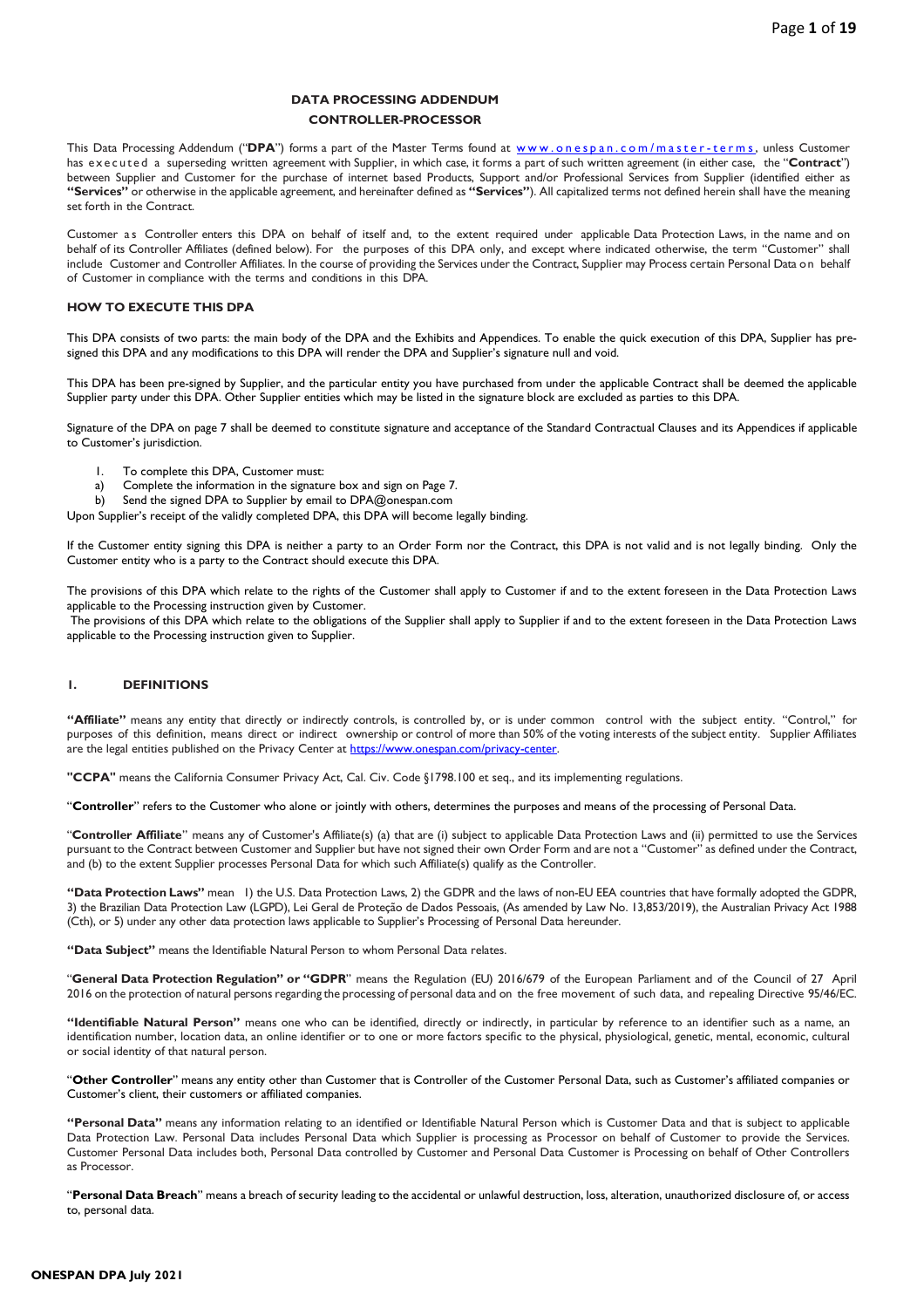**"Processing"** means any operation or set of operations which is performed upon Personal Data, whether or not by automatic means, such as collection, recording, organization, structuring, storage, adaptation or alteration, retrieval, consultation, use, disclosure by transmission, dissemination or otherwise making available, alignment or combination, restriction, erasure or destruction.

**"Processor"** means the entity which Processes Personal Data on behalf of the Controller.

**"Product Privacy Statement"** means the privacy statement regarding the processing done by Supplier as a processor when providing Products to the Customer. The Product Privacy Statement is published and regularly updated via the Privacy Center.

"**Privacy Center**" means Supplier's privacy center found at [https://www.onespan.com/privacy-center.](https://www.onespan.com/privacy-center) The Privacy Center contains all information about Supplier's processing of Personal Data as a processor, the Product Privacy Statement, the list of sub processors per product or service and issues notifications in case of changes in sub processors.

**"Privacy and Security Schedule"** means Supplier's security and privacy schedule incorporated into the Contract, as updated from time to time, and currently accessible at https://www.onespan.com/privacy-and-security-terms

**"Sensitive Data"** means data consisting of racial or ethnic origin, political opinions, religious or philosophical beliefs, or trade union membership, genetic data, biometric data, data concerning health or data concerning a natural person's sex life or sexual orientation.

**"Special Categories of Personal Data"** means personal data about criminal allegations, proceedings or convictions and information relating to criminal offenses.

**"Service Provider"** has the meaning set forth in Section 1798.140(v) of the CCPA.

**"Supplier"** means the OneSpan entity which is a party to the Contract.

**"Supplier Group"** means Supplier and its Affiliates engaged in the Processing of Personal Data.

**"Standard Contractual Clauses" or "SCC"** mean the agreement attached hereto as Exhibit C (Standard Contractual Clauses) subject to Exhibit A (Additional Data Transfer Terms) pursuant to the European Commission's decision (C(2010)593) of 5 February 2010 on Standard Contractual Clauses for the transfer of personal data to processors established in third countries which do not ensure an adequate level of data protection and the COMMISSION IMPLEMENTING DECISION dated 4 June 2021 Brussels, 4.6.2021, C(2021) 3972 final ANNEX, on standard contractual clauses for the transfer of personal data to third countries pursuant to Regulation (EU) 2016/679 of the European Parliament and of the Council.

**"Sub-processor"** means any entity engaged by Supplier or a member of the Supplier Group that Processes Personal Data in connection with the Services.

"**Supervisory Authority**" means an independent public authority which is established by 1) an EU Member State pursuant to the GDPR or, 2) any other country as per the applicable Data Protection Laws.

**"U.S. Data Protection Laws"** means all laws and regulations of the United States of America, including the CCPA, applicable to the processing of Personal Data under the Agreement.

# **2. PROCESSING OF PERSONAL DATA**

**2.1 Roles of the Parties.** The parties acknowledge and agree that with regard to the Processing of Personal Data, Customer is the Controller, Supplier is the Processor and that Supplier or members of the Supplier Group will engage Sub-processors pursuant to the requirements set forth in Section 4 "Sub-processors" below.

#### **2.2. Customer's Processing of Personal Data.**

2.2.1 Instructions. Customer shall give Personal Data Processing instructions to Processor as agreed by the Parties in the Contract. For the avoidance doubt, Customer's instructions for the Processing of Personal Data shall comply with Data Protection Laws.

2.2.2 Information Duty. Customer shall process Personal Data in its use of the Service i) in accordance with the requirements of applicable Data Protection Law, and ii) consistent with its instructions to Processor as per clause 2.2.1 above. Customer shall have sole responsibility for the accuracy, quality, and legality of Personal Data and the means by which Customer acquired the Personal Data. Customer shall ensure that it has obtained any and all authorizations and lawful bases for Processing Personal Data (including verifiable consent where necessary) in accordance with applicable Data Protection Law Customer acknowledges that the Services can be used for the Processing of Sensitive Data or Special Categories of Personal Data, and Customer agrees not to process any Sensitive Data or Special Categories of Personal Data through the Services unless it has a legal basis and/or authorization to do so in accordance with applicable Data Protection Law. If Customer becomes aware of any breaches of, or other irregularities with, the requirements of applicable Data Protection Laws, , Customer shall promptly notify and provide Processor with instructions detailing the Processing activities Processor must take to ensure the protection of Personal Data, or avoid non-compliance with applicable Data Protection Laws.

**2.3. Supplier's Processing of Personal Data.** As Customer's Processor, Supplier shall only Process Personal Data for the following purposes: (i) Processing in accordance with the Contract; (ii) Processing initiated by Users in their use of the Services; and (iii) Processing to comply with other reasonable instructions provided by Customer (e.g., via email or support tickets) that are consistent with the terms of the Contract (individually and collectively, the "**Purpose**"). Supplier acts on behalf of and on the instructions of Customer in carrying out the Purpose.

**2.4. Details of the Processing.** The subject matter, duration, nature and purpose of the Processing, and the types of Personal Data and categories of Data Subjects Processed under this DPA are further specified in Exhibit B (Description of Processing Activities) to this DPA.

# **3. RIGHTS OF DATA SUBJECTS.**

Supplier shall, to the extent legally permitted, promptly notify Customer if Supplier receives any requests from a Data Subject to exercise the following Data Subject rights in relation to Personal Data: access, rectification, restriction of Processing, erasure ("right to be forgotten"), data portability, objection to the Processing, or to not be subject to an automated individual decision making (each, a "Data Subject Request"). Considering the nature of the Processing and as far as provided for in applicable Data Protection Laws, Supplier shall assist Customer by appropriate technical and organizational measures, insofar as this is possible, for the fulfilment of Customer's obligation to respond to a Data Subject Request. In addition,to the extent Customer, in its use ofthe Services, does not have the ability to address a Data Subject Request, Supplier shall, upon Customer's request, provide commercially reasonable efforts to assist Customer in responding to such Data Subject Request, to the extent Supplier is legally permitted to do so and the response to such Data Subject Request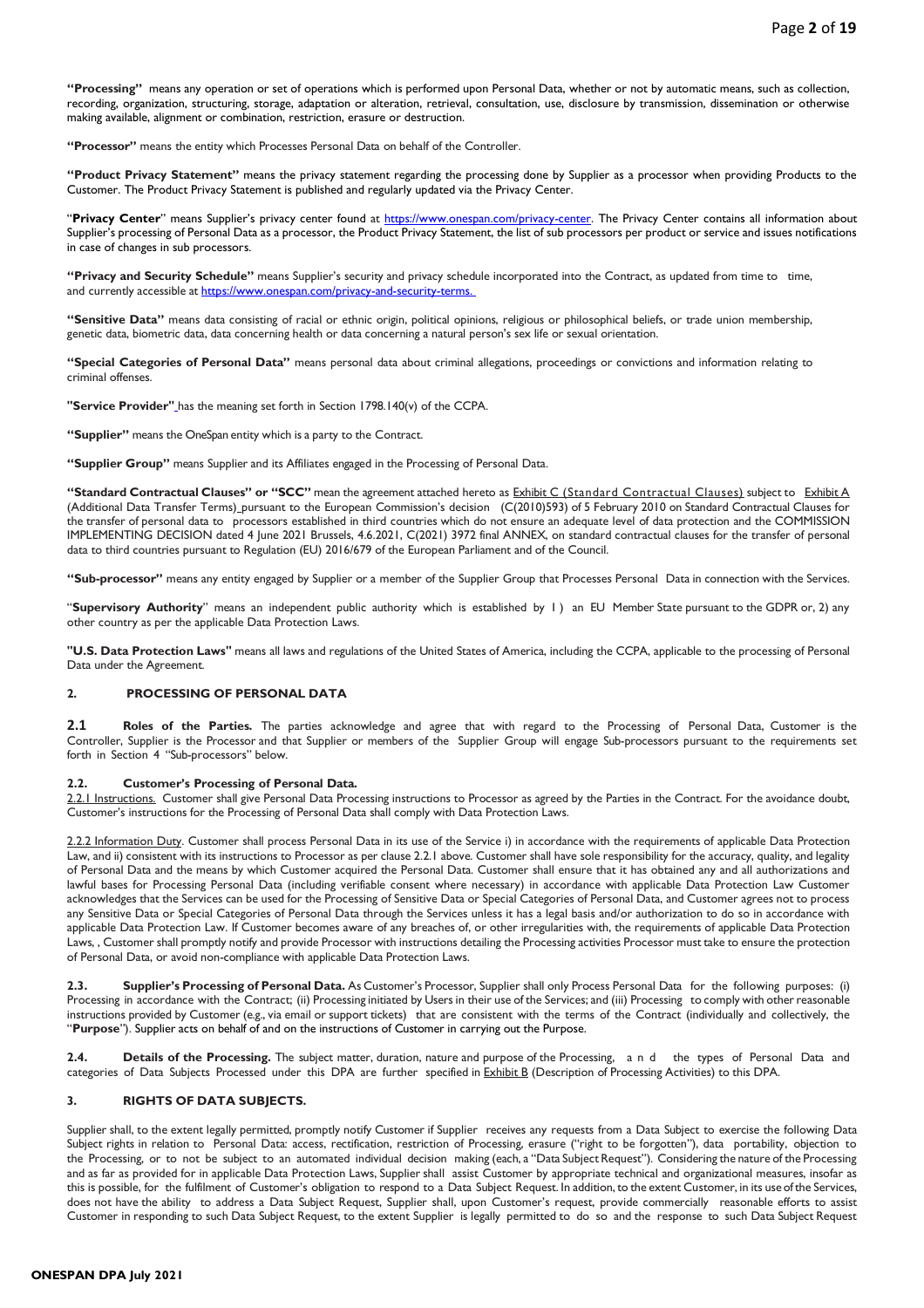is required under applicable Data Protection Laws. To the extent legally permitted, Customer shall be responsible for any costs arising from Supplier's provision of such assistance, including any fees associated with provision of additional functionality.

# **4. SUB-PROCESSORS**

**4.1 Appointment of Sub-processors.** Customer acknowledges and agrees that (a) Supplier's Affiliates may be retained as Sub-processors through written agreement with Supplier and (b) Supplier and Supplier's Affiliates respectively may engage third-party Sub-processors in connection with the provision of the Services. As a condition to permitting a third-party Sub-processor to Process Personal Data, Supplier or a Supplier Affiliate will enter into a written agreement with each Sub-processor containing data protection obligations that provide at least the same level of protection for Personal Data as those in this DPA, to the extent applicable to the nature of the Services provided by such Sub-processor. If applicable, Customer agrees to enter the Standard Contractual Clauses set out in Exhibit C (Standard Contractual Clauses) and acknowledges that Sub-processors may be appointed by Supplier in accordance with Clause 11 of Exhibit C (Standard Contractual Clauses).

**4.2 List of Current Sub-processors and Notification of New Sub-processors.** A current list of Sub-processors for the Services, including the identities of those Sub-processors is accessible via OneSpan's Privacy Center ("**Sub-processor List**"). Supplier shall update the Sub-processor List before authorizing such new Sub-processor(s) to Process Personal Data in connection with the provision of the applicable Services. Customer undertakes to subscribe to the [ProcessorNotification@onespan.com](mailto:ProcessorNotification@onespan.com) email so that updates and notifications are automatically received by Customer. Customer is responsible to internally manage such updates and notifications in the light of its rights and obligations under this clause 4.

**4.3 Objection Right for New Sub-processors.** To the extent provided by applicable Data Privacy Law, Customer may reasonably object to Supplier's use of a new Sub-processor (e.g., if making Personal Data available to the Sub-processor may violate applicable Data Protection Law or weaken the protections for such Personal Data) by notifying Supplier promptly in writing within ten (10) business days after receipt of Supplier's notice in accordance with the mechanism set out in Section 4.2. Such notice shall explain the reasonable grounds for the objection. In the event Customer objects to a new Sub-processor, as permitted in the preceding sentence, Supplier will use commercially reasonable effortsto make available to Customer a change in the Services orrecommend a commercially reasonable change to Customer's configuration or use of the Services to avoid Processing of Personal Data by the objected-to new Sub-processor without unreasonably burdening Customer. If Supplier is unable to make available such change within a reasonable period of time, which shall not exceed thirty (30) days, either party may terminate without penalty the applicable Order Form(s) with respect only to those Services which cannot be provided by Supplier without the use of the objected-to new Sub-processor by providing written notice to Supplier. Supplier will refund Customer any prepaid fees covering the remainder of the term of such Order Form(s) following the effective date of termination with respect to such terminated Services, without imposing a penalty for such termination on Customer.

**4.4 Liability.** Supplier shall be liable for the acts and omissions of its Sub-processors to the same extent Supplier would be liable if performing the Services of each Sub-processor directly under the terms of this DPA, except as otherwise set forth in the Contract.

# **5. SECURITY**

**5.1 Controls for the Protection of Personal Data.** Taking into account the state of the art, the costs of implementation and the nature, scope, context and purposes of Processing as well as the risk of varying likelihood and severity for the rights and freedoms of natural persons, Supplier has implemented and maintains technical and organizational measures to ensure a level of security of the processing of Personal Data appropriate to the risk of the respective Supplier Service. Supplier shall maintain appropriate technical and organizational measures for protection of the security (including protection against unauthorized or unlawful Processing and against accidental or unlawful destruction, loss or alteration or damage, unauthorized disclosure of, or accessto, Personal Data), confidentiality and integrity of Personal Data, as set forth in the Privacy and Security Schedule. Supplier regularly monitors compliance with these measures. Supplier will not materially decrease the overall security of the Services during a subscription term.

**5.2 Third-Party Certifications and Audits.** Supplier has obtained the third-party certifications and audits set forth in the applicable Privacy and Security Schedule. Upon Customer's request, and subject to the confidentiality obligations set forth in the Contract, Supplier shall make available to Customer (or Customer's independent, third-party auditor) information regarding the Supplier Group's compliance with the obligations set forth in this DPA in the form of the third-party certifications and audits set forth in the Privacy and Security Schedule. Customermay contact Supplierinaccordance with the "Notices" Section of the Contract to request an audit of Supplier's procedures relevant to the protection of Personal Data, but only to the extent specifically required under applicable Data Protection Law. On-site audits are excluded unless specifically required pursuant to mandatory regulations in Customer's jurisdiction. Customer shall reimburse Supplier for any time expended for any such audit at the Supplier Group's then-current rates, which shall be made available to Customer upon request. Before the commencement of any such audit, Customer and Supplier shall mutually agree upon the scope, timing, and duration of the audit, in addition to the reimbursement rate for which Customer shall be responsible. All reimbursement rates shall be reasonable, considering the resources expended by Supplier. Customer shall promptly notify Supplier with information regarding any non-compliance discovered during an audit, and Supplier shall use commercially reasonable efforts to address any confirmed non-compliance.

# **6. PERSONAL DATA INCIDENT MANAGEMENT AND PERSONAL DATA BREACH NOTIFICATION**

Supplier maintains security incident management policies and procedures specified in the Privacy and Security Schedule. Supplier shall notify Customer of any Personal Data Breach of which Supplier becomes aware and which may require a notification to be made to a Supervisory Authority or Data Subject under applicable Data Protection Law or which Supplier is required to notify to Customer under applicable Data Protection Law. Personal Data incident will not include unsuccessful attempts to, or activities that do not, compromise the security, availability, confidentiality and integrity of Personal Data including, without limitation, unsuccessful log in attempts, denial of service attacks and other attacks on firewalls or networked systems. Except as required by applicable Data Protection Law, the obligations herein shall not apply to incidents that are caused by Customer, Authorized Users and/or any Non-Supplier Products.

# **7. RETURN AND DELETION OF PERSONAL DATA**

Upon termination of the Services for which Supplier is Processing Personal Data, Supplier shall, upon Customer's request, and subject to the limitations described in the Contract (including the Product Privacy Statement and Privacy and Security Schedule), return, or allow Customer to retrieve, all Personal Data in Supplier's possession to Customer or securely destroy such Personal Data and demonstrate to the satisfaction of Customer that it has taken such measures, unless applicable law prevents it from returning or destroying all or part of Personal Data.

# **8. CONTROLLER AFFILIATES**

**8.1 Contractual Relationship.** The parties acknowledge and agree that, Customer enters into the DPA on behalf of itself and, as applicable, in the name and on behalf of its Controller Affiliates, thereby establishing a separate DPA between Supplier and each such Controller Affiliate subject to the provisions of the Contract and this Section 8 and Section 9. Each Controller Affiliate agrees to be bound by the obligations under this DPA and, to the extent applicable, the Contract. For the avoidance of doubt, a Controller Affiliate is not and does not become a party to the Contract and is only a party to the DPA. All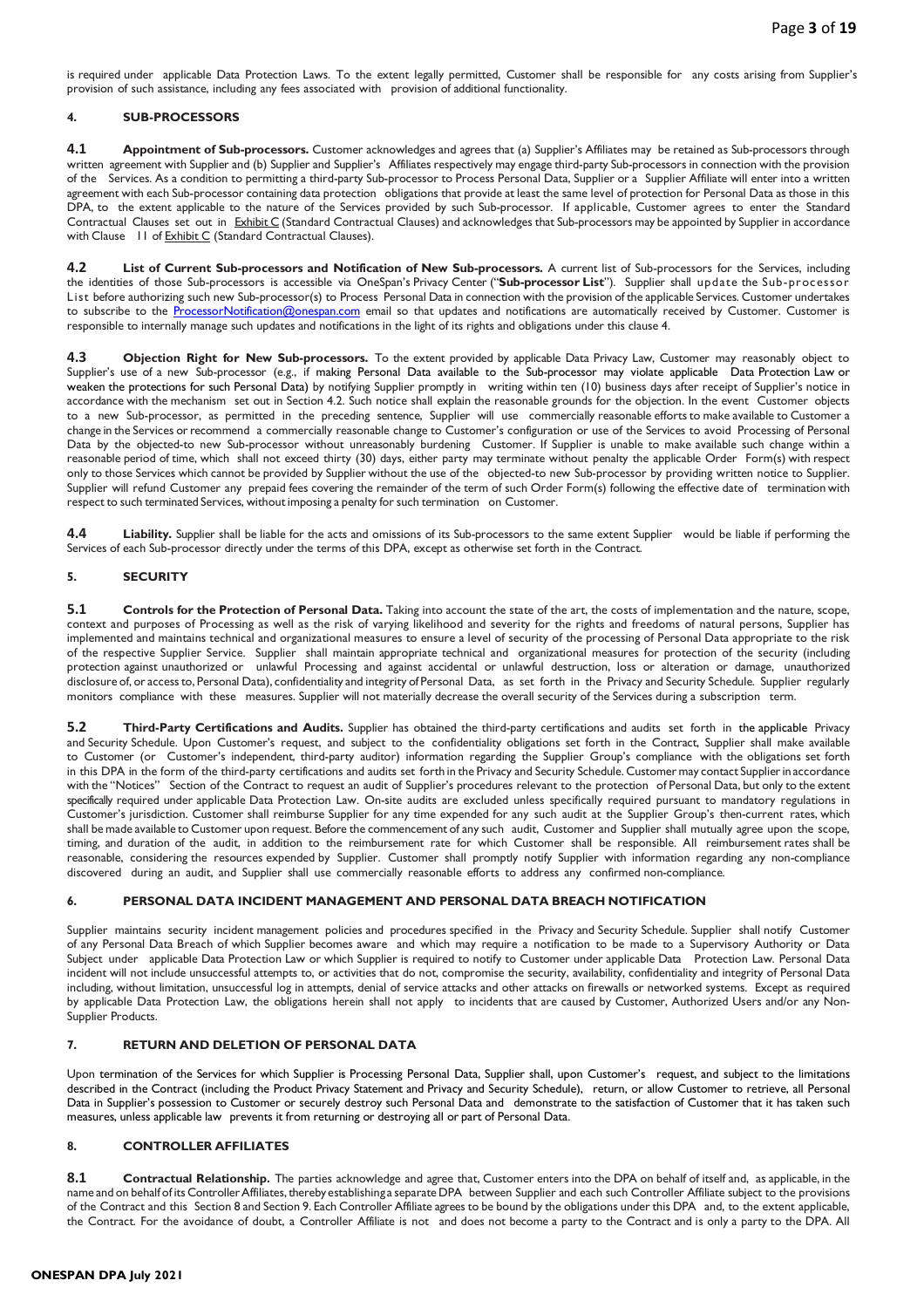access to and use of the Services by Controller Affiliates must comply with the terms and conditions of the Contract and any violation of the terms and conditions of the Contract by a Controller Affiliate shall be deemed a violation by Customer.

8.2 **Communication.** The Customer that is the contracting party to the Contract shall remain responsible for coordinating all communication with Supplier under this DPA and be entitled to make and receive any communication in relation to this DPA on behalf of its Controller Affiliates.

**8.3 Rights of Controller Affiliates.** If a Controller Affiliate becomes a party to the Contract with Supplier, it automatically becomes a party to the DPA with Supplier. In such case Controller Affiliate shall, to the extent required under applicable Data Protection Laws, also be entitled to exercise the rights and seek remedies under this DPA, subject to the following:

**8.3.1** Except where applicable Data Protection Laws require the Controller Affiliate to exercise a right or seek any remedy under this DPA against Supplier directly by itself, the parties agree that: (i) solely the Customer that is the contracting party to the Contract shall exercise any such right or seek any such remedy on behalf of the Controller Affiliate, and (ii) the Customer that is the contracting party to the Contract shall exercise any such rights under this DPA not separately for each Controller Affiliate individually but in a combined manner for all of its Controller Affiliates together (as set forth, for example, in Section 8.3.2, below).

8.3.2 The parties agree that the Customer that is the contracting party to the Contract shall, if carrying out an on-site audit of the Supplier procedures relevant to the protection of Personal Data, take all reasonable measures to limit any impact on Supplier by combining, to the extent reasonable possible, several audit requests carried out on behalf of different Controller Affiliates in one single audit.

# **9. LIMITATION OF LIABILITY**

Each party's and all of its Affiliates' liability, taken together in the aggregate, arising out of or related to this DPA, and all DPAs between Controller Affiliates and Supplier, whether in contract, tort or under any othertheory of liability, issubject to the 'Limitation of Liability'section of the Contract, and any reference in such section to the liability of a party means the aggregate liability of that party and all of its Affiliates under the Contract and all DPAs together. For the avoidance of doubt, Supplier's and its Affiliates' total liability for all claims from the Customer and all of its Controller Affiliates arising out of or related to the Contract and each DPA shall apply in the aggregate for all claims under both the Contract and all DPAs established under the Contract, including by Customer and all Controller Affiliates, and, in particular, shall not be understood to apply individually and severally to Customer and/or to any Controller Affiliate that is a contractual party to any such DPA.

# **10. GDPR SPECIFIC PROVISIONS**

10.1 **GDPR.** Supplier will Process Personal Data in accordance with the GDPR requirements directly applicable to Supplier's provisioning of the Services.

**10.2 Data Protection Impact Assessment.** Upon Customer's request, Supplier shall provide Customer with reasonable cooperation and assistance needed to fulfil Customer's obligation under the GDPR to carry out a data protection impact assessment related to Customer's use of the Services, to the extent Customer does not otherwise have access to the relevant information, and to the extent such information is available to Supplier. Supplier shall provide reasonable assistance to Customer in the cooperation or prior consultation with the Supervisory Authority, to the extent required under the GDPR.

**10.3. Transfer Mechanisms.** Supplier, Supplier Group and its Sub-processors shall process Personal Data in accordance with this DPA outside the EU, in which the Customer is located, including countries where the data protection regulations may not be as stringent in the country of Customer's domicile or registered address or the EEA, Switzerland or UK.

Supplier, Supplier Group and its Sub-processors, as applicable, shall process Personal Data outside of the EU, EEA, Switzerland or UK as permitted under the Data Protection Laws as follows:

- (i) where it is determined by the European Union that the destination of the transfer is deemed to have an adequate level of data protection under Art. 45 GDPR; or
- (ii) where the Personal Data of Customer is processed in a third country pursuant to adequate safeguards under Art. 46 GDPR including, but not limited to the adoption of Standard Contractual Clauses or an approved code of conduct or an approved certification mechanism. By way of example only, when Supplier uses SCC as safeguard, Supplier has entered the Standard Contractual Clauses prior to the Sub-processor's processing of Personal Data. Customer hereby (for itself as well as on behalf of each Controller Affiliate established within the EEA, UK or Switzerland) accedes to the SCC between Supplier and the Sub-processor.

### **10.4. Alternative transfer mechanism**.

To the extent Supplier adopts an alternative data export mechanism (including any new version of or successor to the SCCs) for the transfer of EU Data not described in this DPA ("Alternative Transfer Mechanism"), the Alternative Transfer Mechanism shall apply instead of the transfer mechanisms described in this DPA (but only to the extent such Alternative Transfer Mechanism complies with applicable EU Data Protection Law and extends to the countries to which EU Data is transferred). In addition, if and to the extent that a court of competent jurisdiction or supervisory authority orders (for whatever reason) that the measures described in this DPA cannot be relied on to lawfully transfer EU Data (within the meaning of applicable EU Data Protection Law), Supplier may implement any additional measures or safeguards that may be reasonably required to enable the lawful transfer of EU Personal Data.

# **11. U.S. SPECIFIC PROVISIONS**

11. 1. **Relationship**. The parties acknowledge and agree that Supplier is a Service Provider and receives Personal Data pursuant to the business purpose of providing the Services to Customer in accordance with the Contract.

Disclosure. Supplier shall not: (i) sell Personal Data; (ii) retain, use, or disclose Personal Data for any purpose other than for the specific purpose of performing the Services, including retaining, using or disclosing Personal Data for a commercial purpose other than providing the Services; and (iii) retain, use, or disclose Personal Data outside of the direct business relationship between Customer and Supplier. Supplier certifies that Supplier understands the restrictions in this Section 11 and will comply with them in accordance with the requirements of applicable U.S. Data Protection Laws.

# **12. GENERAL DATA TRANSFER CONSENT**

To the extent that Supplier processes Personal Data protected by an applicable Data Protection Law, the parties acknowledge and agree that Supplier may transfer such Personal Data outside of the territory to which such Data Protection Law Applies subject to Supplier complying with this DPA and the applicable Data Protection Law.

13. **Non-Standard Assistance.** If Customer instructs Supplier to provide assistance relating to the erasure, additional storage, retention of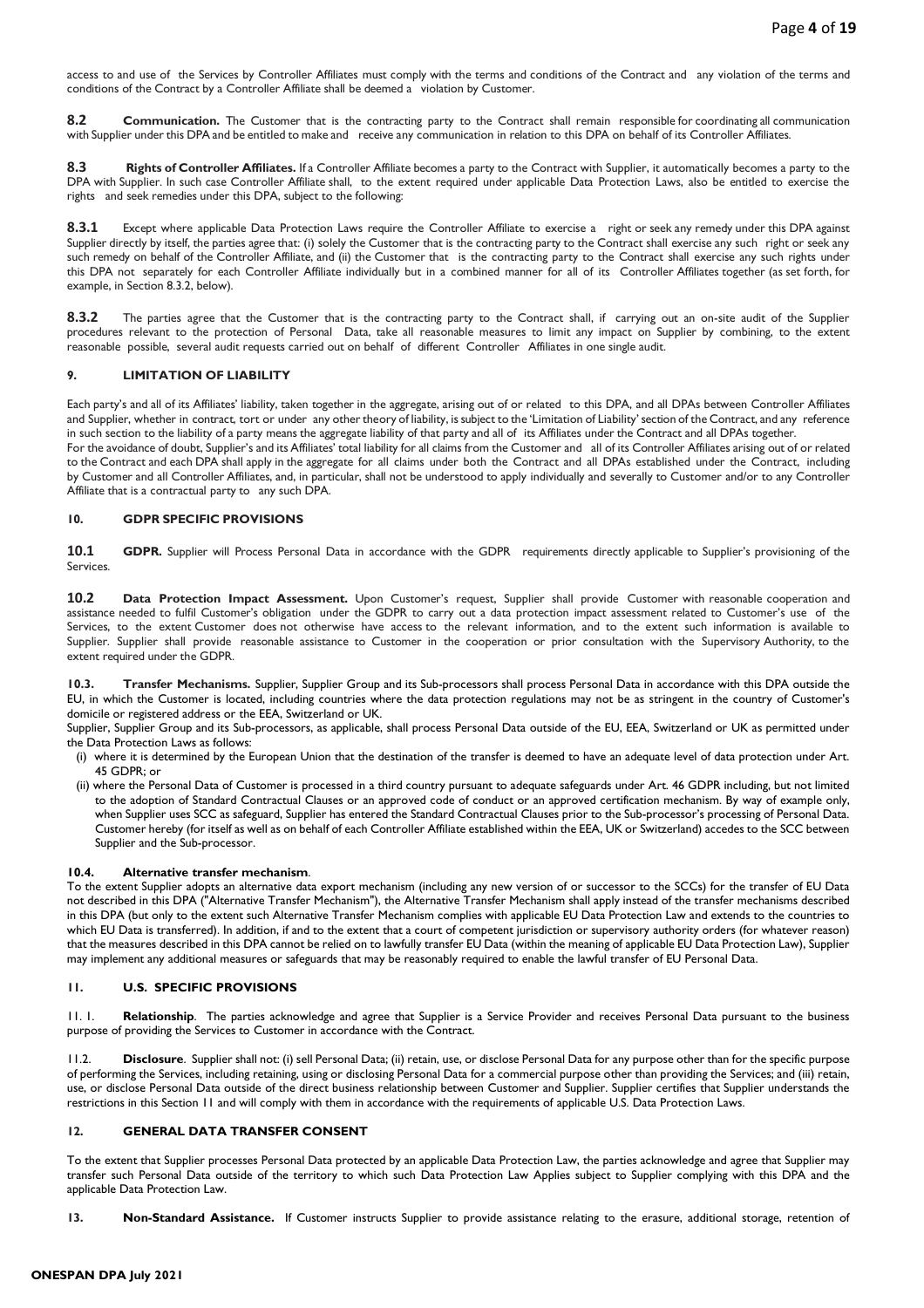Customer's Personal Data, or compliance with excessive Data Subject access request received by Customer, then considering relevant factors such as volume of requests, complexity of instructions and timescale requested, Supplier may charge Customer a fee for such non-standard assistance. Such fees shall be assessed in accordance with Supplier's then current Professional Services fees.

14. **Order of Precedence.** Notwithstanding anything to the contrary in the other portions of the Contract, this DPA shall take precedence over conflicting terms in the Contract.

# **List of Exhibits**

**Exhibit A**: Additional Data Transfer Terms **Exhibit B:** Description of Processing Activities **Exhibit C:** Standard Contractual Clause

The parties' authorized signatories have duly executed this DPA and the attached Exhibits (to the extent such Exhibits are applicable to Customer):

# **Customer**

| OneSpan International GmbH | OneSpan North America Inc.        |
|----------------------------|-----------------------------------|
|                            |                                   |
|                            |                                   |
|                            |                                   |
|                            |                                   |
|                            |                                   |
| OneSpan NV                 | <b>OneSpan Technology Limited</b> |
|                            |                                   |
|                            |                                   |
|                            |                                   |
|                            |                                   |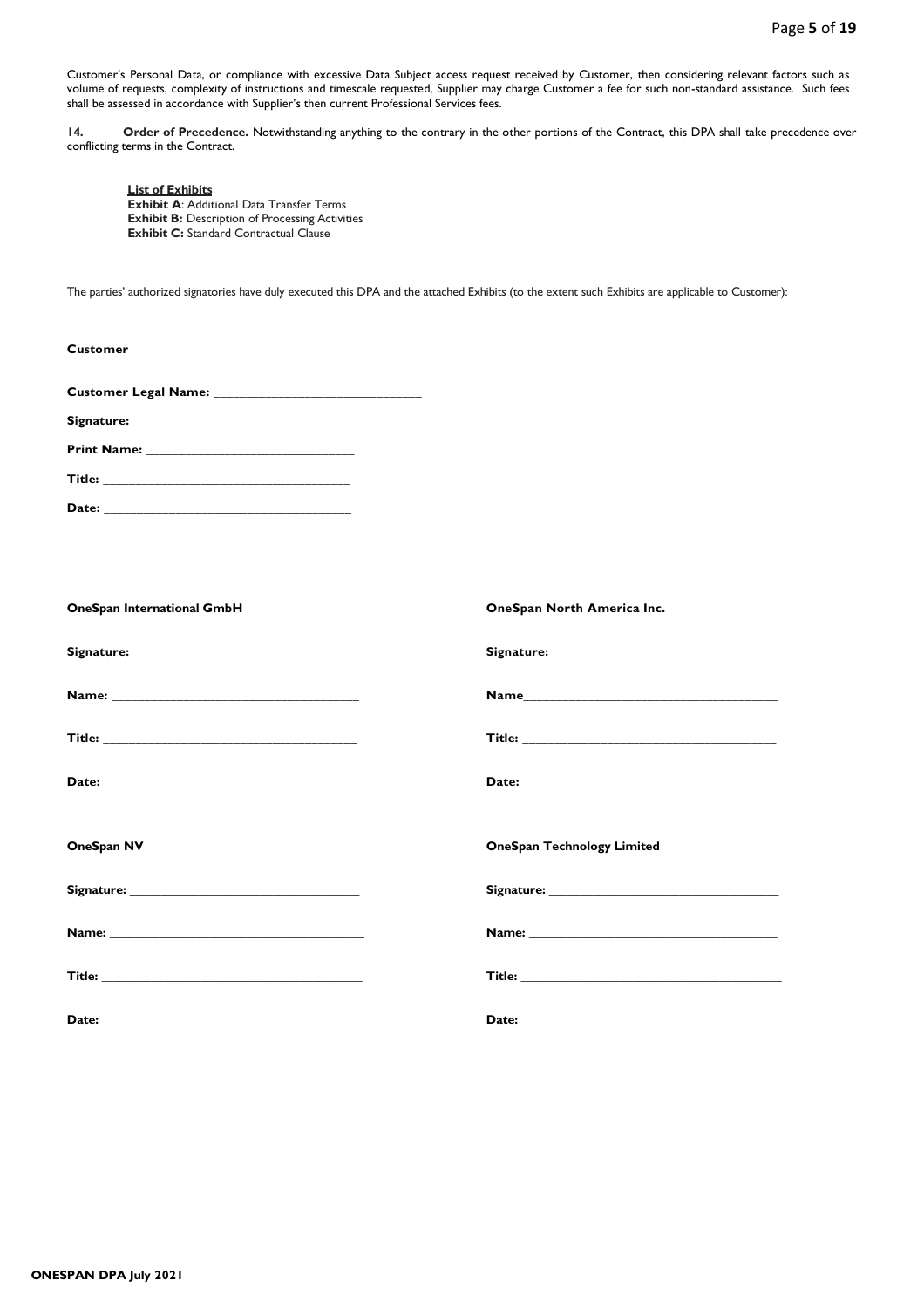# **EXHIBIT A ADDITIONAL DATA TRANSFER TERMS TO STANDARD CONTRACTUAL CLAUSES**

**1.1. Customers covered by the Standard Contractual Clauses.** The Standard Contractual Clauses and the additional terms specified in this Exhibit A apply to (i) the legal entity that has executed the Standard Contractual Clauses as a data exporter and its Controller Affiliates and, (ii) all Affiliates of Customer established within the European Economic Area, Switzerland and the United Kingdom, which have signed Order Forms for the Services. For the Standard Contractual Clauses and this Section 1, the aforementioned entities shall be deemed "data exporters".

**1.2. Instructions.** This DPA and the Contract are Customer's complete and final instructions at the time of execution of the DPA for the Processing of Personal Data. Any additional or alternate instructions must be agreed upon separately. For the purposes of Clause 5(a) of the Standard Contractual Clauses, the following is deemed an instruction by the Customer to process Personal Data: (a) Processing in accordance with the Contract; (b) Processing initiated by Users in their use of the Services; and (c) Processing to comply with other reasonable instructions provided by Customer (e.g., via email or support tickets) where such instructions are consistent with the terms of the Contract.

**1.3. Appointment of new Sub-processors and List of current Sub-processors.** Pursuant to Clause 9 of the Standard Contractual Clauses, Customer acknowledges and expressly agrees that (a) Supplier's Affiliates may be retained as Sub-processors; and (b) Supplier and Supplier's Affiliates respectively may engage third-party Sub-processors in connection with the provision of the Services. Supplier shall make available to Customer the current list of Sub-processors in accordance with Section 4.2 of this DPA.

**1.4. Notification of New Sub-processors and Objection Right for new Sub-processors.** Pursuant to Clause 9 of the Standard Contractual Clauses, Customer acknowledges and expressly agrees that Supplier may engage new Sub-processors as described in Sections 4.2 and 4.3 of the DPA.

**1.5. Copies of Sub-processor Agreements.** The parties agree that the copies of the Sub-processor agreements that must be provided by Supplier to Customer pursuant to Clause 9 of the Standard Contractual Clauses may have all commercial information, or clauses unrelated to the Standard Contractual Clauses or their equivalent, removed by Supplier beforehand; and, that such copies will be provided by Supplier, in a manner to be determined in its discretion, only upon request by Customer.

**1.6. Audits and Certifications.** The parties agree that the audits described in Clause 8.9 of the Standard Contractual Clauses shall be carried out in accordance with the provisions of clause 5.2 of the DPA.

**1.7. Certification of Deletion.** The parties agree that the certification of deletion of Personal Data that is described in Clause 16.d of the Standard Contractual Clauses shall be provided by Supplier to Customer only upon Customer's request.

1.8. Conflict. In the event of any conflict, inconsistency, between the body of this DPA and/or any of its Schedules (not including the Standard Contractual Clauses) and the Standard Contractual Clauses in Exhibit C or in case of invalid or illegal amendment to the Standard Contractual Clauses made by this DPA and/or any of its Schedules, the Standard Contractual Clauses shall prevail.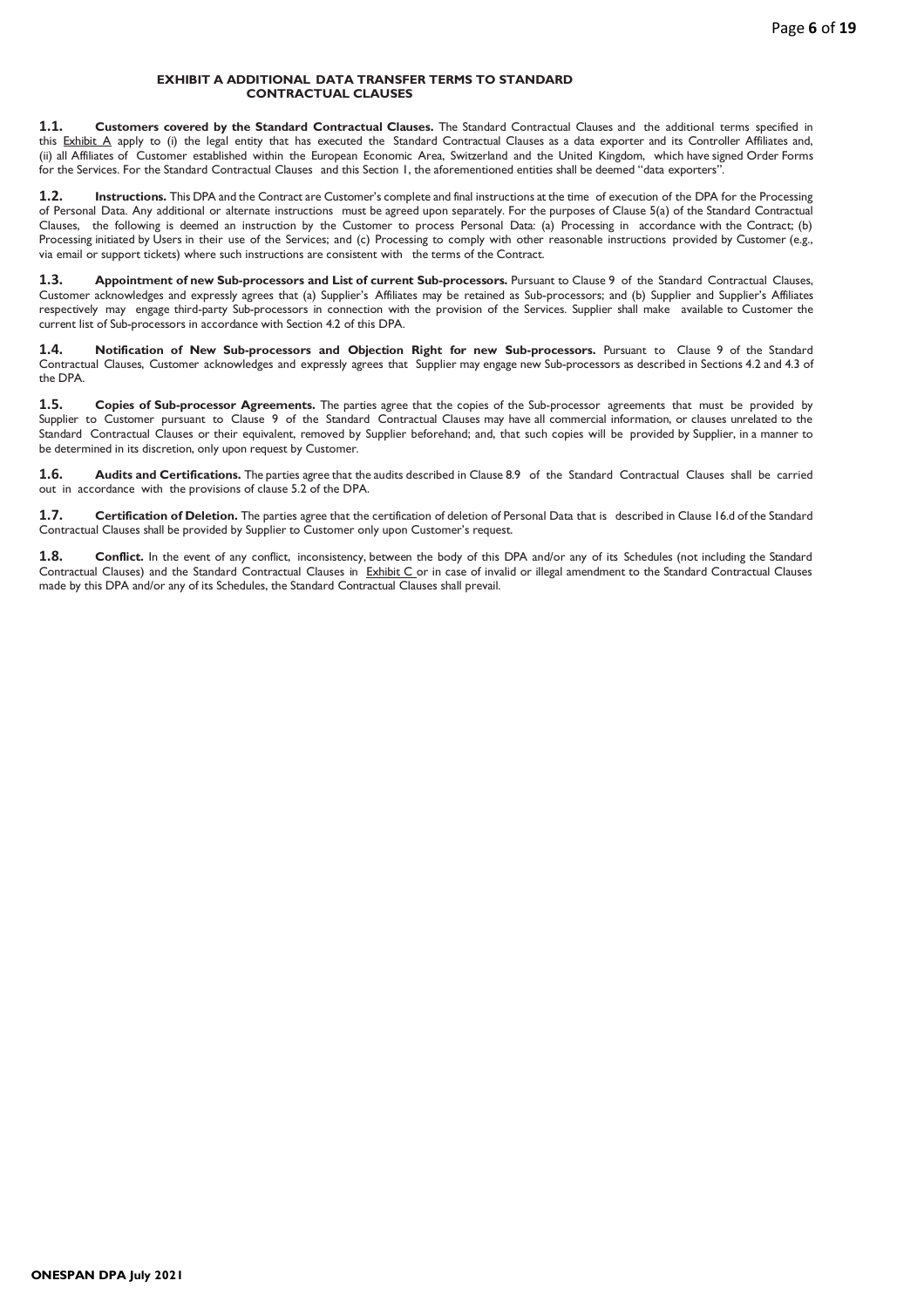# **EXHIBIT B DESCRIPTION OF PROCESSING ACTIVITIES**

# **1. Subject matter**

The Processing of Personal Data by the Supplier is performed to provide the Services to Customer pursuant to the Contract and are described in the underlying Contract.

Details in terms of the nature and purpose of the Processing are further specified below.

# 2. **Data Subjects**

Customer may submit Personal Data to the Services, which is determined and controlled by Customer and which may include, but is not limited to, Personal Data relating to the following categories of Personal Data:

| ⊠ | Employees (incl. applicants, trainees, former employees) of Customer |
|---|----------------------------------------------------------------------|
| ⊠ | <b>Customers of Customer</b>                                         |
| ⊠ | <b>Employees of customers of Customer</b>                            |
| ⊠ | Users of the Supplier Services as contracted by Customer             |
| ⊠ | <b>Agents of Customer</b>                                            |
| ⊠ | Contractors or Consultants of Customer                               |
| ⊠ | Third Parties with which Customer has a business relationship        |
| ⊠ | Participants                                                         |

# **3. Categories of Data**

Customer determines the Personal Data processed through the Services. The Personal Data transferred by Customer may concern the following categories of Data:

• Any Personal Data comprised in Data, as defined in the Contract.

# 4. **Types of Data**

The Personal Data Processed may concern for example the following types of Data of the above Data Subjects.

| X | Personal master data (customer-number, customer ID or national number or similar)                                                                                             |
|---|-------------------------------------------------------------------------------------------------------------------------------------------------------------------------------|
| X | Name, title, name suffix                                                                                                                                                      |
| X | Personal telephone number, mobile phone number, e-mail address, fax number<br><b>X</b> business<br>⊠private                                                                   |
| X | Personal<br>address<br><b>X</b> business<br>⊠private                                                                                                                          |
| ⊠ | Date of birth/age                                                                                                                                                             |
| × | Written correspondence or documentation (contract, offers, letters, faxes, messages, e-mails)                                                                                 |
| ⊠ | Contractual data (contractual relationship with an individual person; an individual's interest in a product or contract)                                                      |
| X | Contract billing and payment data of an individual person                                                                                                                     |
| X | Customer history of an individual person                                                                                                                                      |
| X | Personal data that fall in the category of "professional secret "/professional obligation to discretion (e.g. lawyers,<br>doctors, workers council, data protection officers) |
| X | Data relating to criminal activities, misdemeanors or offences of individual persons or the suspicion of such behavior                                                        |
| × | Data about bank or credit card accounts of individual persons                                                                                                                 |
| X | Financial data of individual persons                                                                                                                                          |
| X | Scoring data relating to individuals (e.g., obtained from scoring agencies)                                                                                                   |
| X | Photographs (identifiable persons)                                                                                                                                            |
| × | Data which allows the creation of a personal profile or tracking user behavior (e.g., Tracking Cookies, browsing<br>history)                                                  |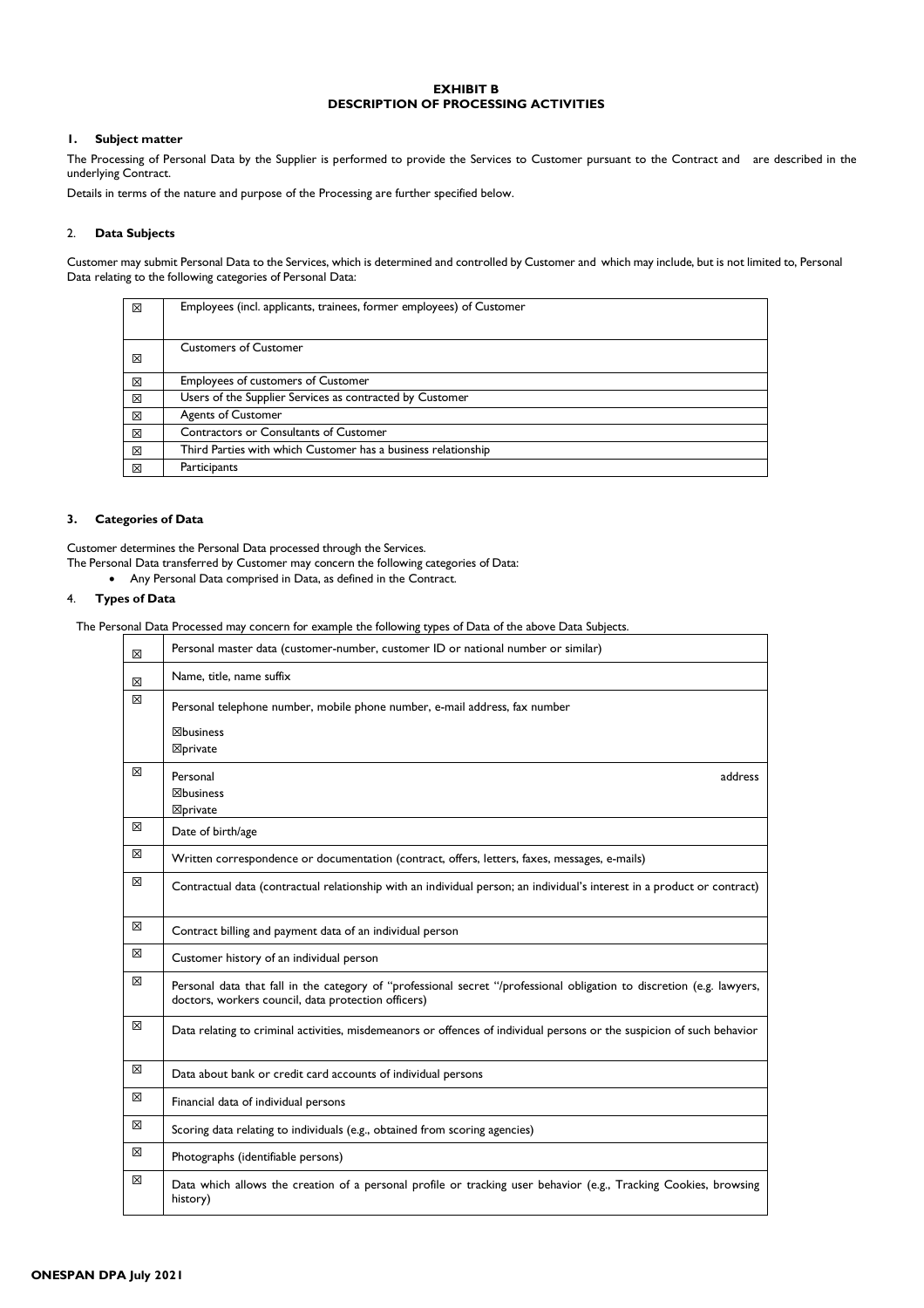# **5. Sensitive Personal Data/Special categories of Personal Data**

Customer may submit Personal Data to Supplier through the Services, the extent of which is determined and controlled by Customer in compliance with applicable Data Protection Law, if any:

| ⊠ | Special categories of personal data, i.e., information on one or more of the following |
|---|----------------------------------------------------------------------------------------|
|   | $\boxtimes$ racial or ethnic origin,                                                   |
|   | $\boxtimes$ political opinions,                                                        |
|   | ⊠religious or philosophical beliefs,                                                   |
|   | ⊠trade-union membership,                                                               |
|   | $\boxtimes$ sex life or sexual orientation,                                            |
|   | ⊠health data.                                                                          |
|   | ⊠genetic data,                                                                         |
|   | ⊠biometric data                                                                        |

# **6. Nature and purpose of the Processing**

Nature and purpose of the Processing of the Personal Data by the Processor on behalf of the Controller are described precisely and in detail in the underlying Contract and/or the Order that is mentioned within the definition of the Services and referred to here.

The Personal Data may be subject to the following processing activities:

- storage
- processing necessary to provide and update the Services provided to Customer.
- product/service maintenance
- product/service development
- IT management of the systems via which the Services are provide to Customer.
- technical support to Customer; and
- disclosures in accordance with the Contract, as compelled by law.

For the purposes hereof,

- support includes activities related to providing technical support by email or phone; creation of reports; response, analysis, and resolution services; product and service assistance.
- IT management includes activities related to managing the operability, availability and security of a particular product, service, or IT system. This may include incident-tracking, analysis and troubleshooting services.
- Product/services maintenance and development include activities related to product and service maintenance and troubleshooting (e.g., bug fixing) as well as product and services management and development (e.g. new product features or versions).
- **7. Duration:** The duration of the Processing corresponds to the duration of the underlying Contract or the respective Order Document for the Services.
- **8. Retention period:** Subject to Section 7 of the DPA, OneSpan will process Personal Data for the duration of the Contract, unless otherwise agreed upon in writing.
- 9. **Technical and Organizational Measures:** Technical and Organizational Measures are described in the Privacy and Security Schedule

10. **Data Protection Officer/Personal Data Breach Reporting:** The points of contact are provided for in the Privacy and Security Schedule and the OneSpan Privacy Center at https://www.onespan.com/privacy-center.

11. **List of authorized sub-processors used by Supplier in the provisions of the Services:** The list can be found in the Privacy Center set forth at https://www.onespan.com/privacy-center and is updated there in case of changes.

- **12. Place of Performance:** The list can be found in the Privacy Center set forth at https://www.onespan.com/privacy-center and is updated there in case of changes.
- **13. Location of the data centers used by Processor:** The list can be found in the Privacy Center set forth at https://www.onespan.com/privacy-center and is updated there in case of changes.
- **14. Transfer of Personal Data:** The Personal Data transferred will be transferred to Sub-processors processing activities: The processing of the Personal Data by Data Importer shall be to enable: (1) the performance of the Services; (2) to provide any technical and customer support, maintenance, troubleshooting and IT management as requested by Customer, and (3) to fulfil all other obligations under the Contract.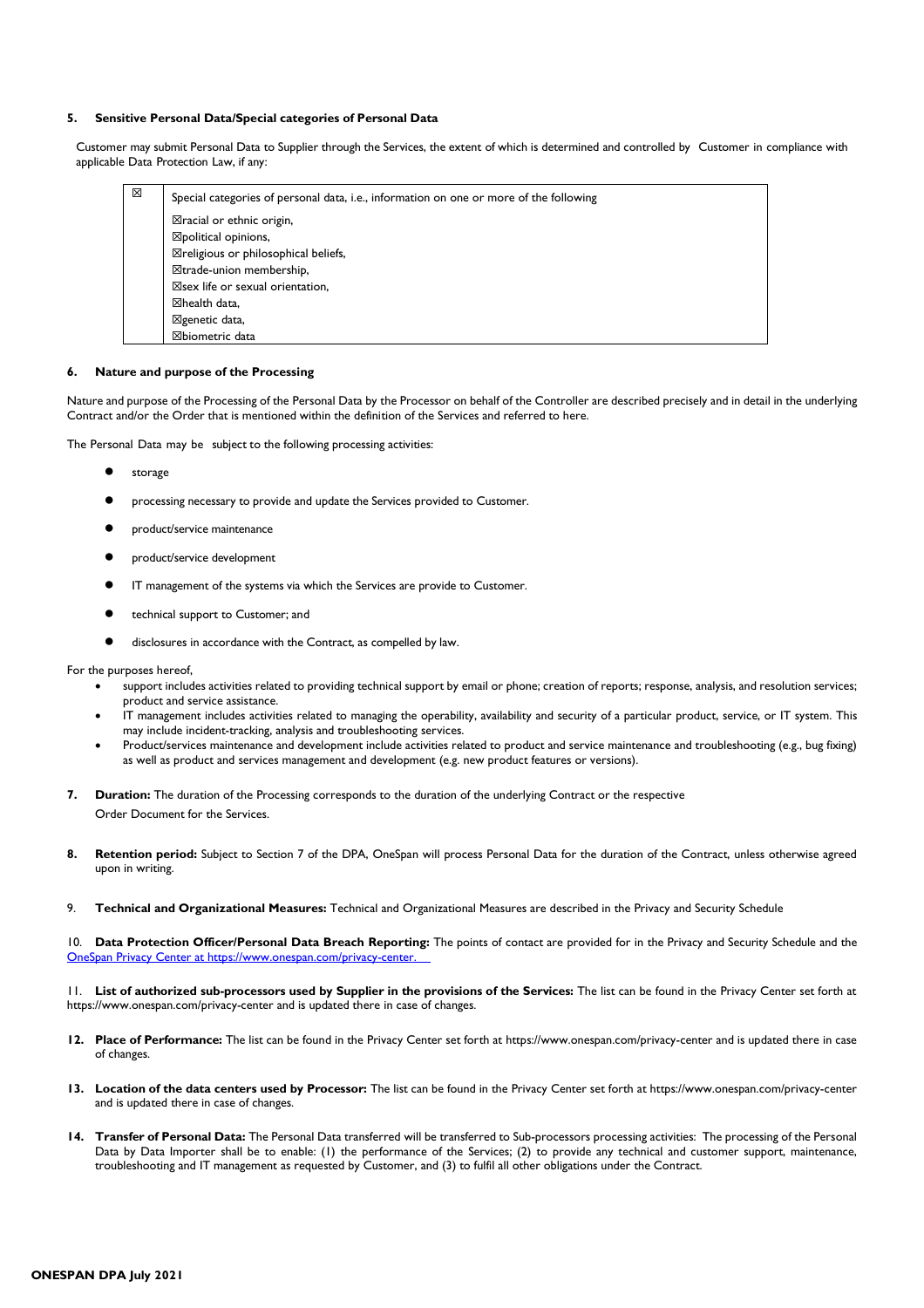Brussels, 4.6.2021 C(2021) 3972 final ANNEX

### ANNEX

#### *to the*

# COMMISSION IMPLEMENTING DECISION

## **on standard contractual clauses for the transfer of personal data to third countries pursuant to Regulation (EU) 2016/679 of the European Parliament and of the Council**

## **ANNEX**

# **STANDARD CONTRACTUAL CLAUSES**

# **SECTION I**

## *Clause 1*

### **Purpose and scope**

- a. The purpose of these standard contractual clauses is to ensure compliance with the requirements of Regulation (EU) 2016/679 of the European Parliament and of the Council of 27 April 2016 on the protection of natural persons with regard to the processing of personal data and on the free movement of such data (General Data Protection Regulation)<sup>1</sup> for the transfer of personal data to a third country. b. The Parties:
- - i. the natural or legal person(s), public authority/ies, agency/ies or other body/ies (hereinafter "entity/ies") transferring the personal data, as listed in Annex I.A. (hereinafter each "data exporter"), and
	- ii. the entity/ies in a third country receiving the personal data from the data exporter, directly or indirectly via another entity also Party to these Clauses, as listed in Annex I.A. (hereinafter each "data importer")

have agreed to these standard contractual clauses (hereinafter: "Clauses").

- c. These Clauses apply with respect to the transfer of personal data as specified in Annex I.B.
- The Appendix to these Clauses containing the Annexes referred to therein forms an integral part of these Clauses.

#### *Clause 2* **Effect and invariability of the Clauses**

- a. These Clauses set out appropriate safeguards, including enforceable data subject rights and effective legal remedies, pursuant to Article 46(1) and Article 46 (2)(c) of Regulation (EU) 2016/679 and, with respect to data transfers from controllers to processors and/or processors to processors, standard contractual clauses pursuant to Article 28(7) of Regulation (EU) 2016/679, provided they are not modified, except to select the appropriate Module(s) or to add or update information in the Appendix. This does not prevent the Parties from including the standard contractual clauses laid down in these Clauses in a wider contract and/or to add other clauses or additional safeguards, provided that they do not contradict, directly or indirectly, these Clauses or prejudice the fundamental rights or freedoms of data subjects.
- b. These Clauses are without prejudice to obligations to which the data exporter is subject by virtue of Regulation (EU) 2016/679.

## *Clause 3* **Third-party beneficiaries**

- a. Data subjects may invoke and enforce these Clauses, as third-party beneficiaries, against the data exporter and/or data importer, with the following exceptions:
	- i. Clause 1, Clause 2, Clause 3, Clause 6, Clause 7;
	- ii. Clause 8 Module One: Clause 8.5 (e) and Clause 8.9(b); Module Two: Clause 8.1(b), 8.9(a), (c), (d) and (e); Module Three: Clause 8.1(a), (c) and (d) and Clause 8.9(a), (c), (d), (e), (f) and (g); Module Four: Clause 8.1 (b) and Clause 8.3(b);
	- iii. Clause 9 Module Two: Clause 9(a), (c), (d) and (e); Module Three: Clause 9(a), (c), (d) and (e); (v. Clause 12 Module One: Clause 12(a), and (f); (v. Clause 12(a), (d) and (f);
		- Clause 12 Module One: Clause 12(a) and (d); Modules Two and Three: Clause 12(a), (d) and (f);
	- v. Clause 13;
	- vi. Clause  $15.1(c)$ , (d) and (e);
	- vii. Clause 16(e);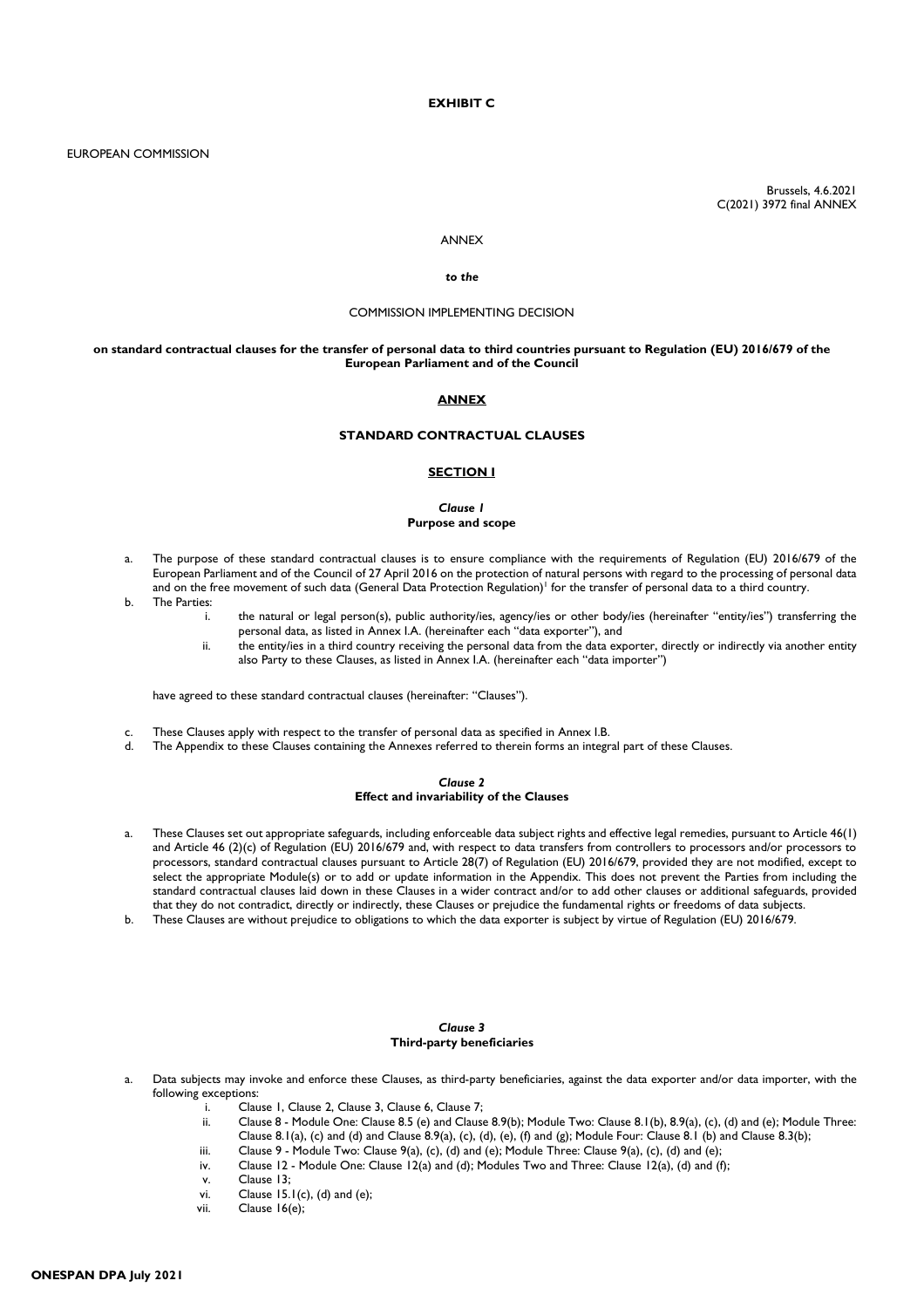viii. Clause 18 - Modules One, Two and Three: Clause 18(a) and (b); Module Four: Clause 18.

b. Paragraph (a) is without prejudice to rights of data subjects under Regulation (EU) 2016/679.

#### *Clause 4* **Interpretation**

- a. Where these Clauses use terms that are defined in Regulation (EU) 2016/679, those terms shall have the same meaning as in that Regulation.
- b. These Clauses shall be read and interpreted in the light of the provisions of Regulation (EU) 2016/679.
- c. These Clauses shall not be interpreted in a way that conflicts with rights and obligations provided for in Regulation (EU) 2016/679.

## *Clause 5* **Hierarchy**

In the event of a contradiction between these Clauses and the provisions of related agreements between the Parties, existing at the time these Clauses are agreed or entered into thereafter, these Clauses shall prevail.

# *Clause 6* **Description of the transfer(s)**

The details of the transfer(s), and in particular the categories of personal data that are transferred and the purpose(s) for which they are transferred, are specified in Annex I.B.

# *Clause 7 - Optional* **Docking clause**

- a. An entity that is not a Party to these Clauses may, with the agreement of the Parties, accede to these Clauses at any time, either as a data exporter or as a data importer, by completing the Appendix and signing Annex I.A.
- b. Once it has completed the Appendix and signed Annex I.A, the acceding entity shall become a Party to these Clauses and have the rights and obligations of a data exporter or data importer in accordance with its designation in Annex I.A.
- c. The acceding entity shall have no rights or obligations arising under these Clauses from the period prior to becoming a Party.

## **SECTION II – OBLIGATIONS OF THE PARTIES**

#### *Clause 8* **Data protection safeguards**

The data exporter warrants that it has used reasonable efforts to determine that the data importer is able, through the implementation of appropriate technical and organisational measures, to satisfy its obligations under these Clauses.

# **MODULE TWO: Transfer controller to processor**

#### **8.1 Instructions**

- a. The data importer shall process the personal data only on documented instructions from the data exporter. The data exporter may give such instructions throughout the duration of the contract.
- b. The data importer shall immediately inform the data exporter if it is unable to follow those instructions.

#### **8.2 Purpose limitation**

The data importer shall process the personal data only for the specific purpose(s) of the transfer, as set out in Annex I.B, unless on further instructions from the data exporter.

## **8.3 Transparency**

On request, the data exporter shall make a copy of these Clauses, including the Appendix as completed by the Parties, available to the data subject free of charge. To the extent necessary to protect business secrets or other confidential information, including the measures described in Annex II and personal data, the data exporter may redact part of the text of the Appendix to these Clauses prior to sharing a copy, but shall provide a meaningful summary where the data subject would otherwise not be able to understand the its content or exercise his/her rights. On request, the Parties shall provide the data subject with the reasons for the redactions, to the extent possible without revealing the redacted information. This Clause is without prejudice to the obligations of the data exporter under Articles 13 and 14 of Regulation (EU) 2016/679.

## **8.4 Accuracy**

If the data importer becomes aware that the personal data it has received is inaccurate, or has become outdated, it shall inform the data exporter without undue delay. In this case, the data importer shall cooperate with the data exporter to erase or rectify the data.

#### **8.5 Duration of processing and erasure or return of data**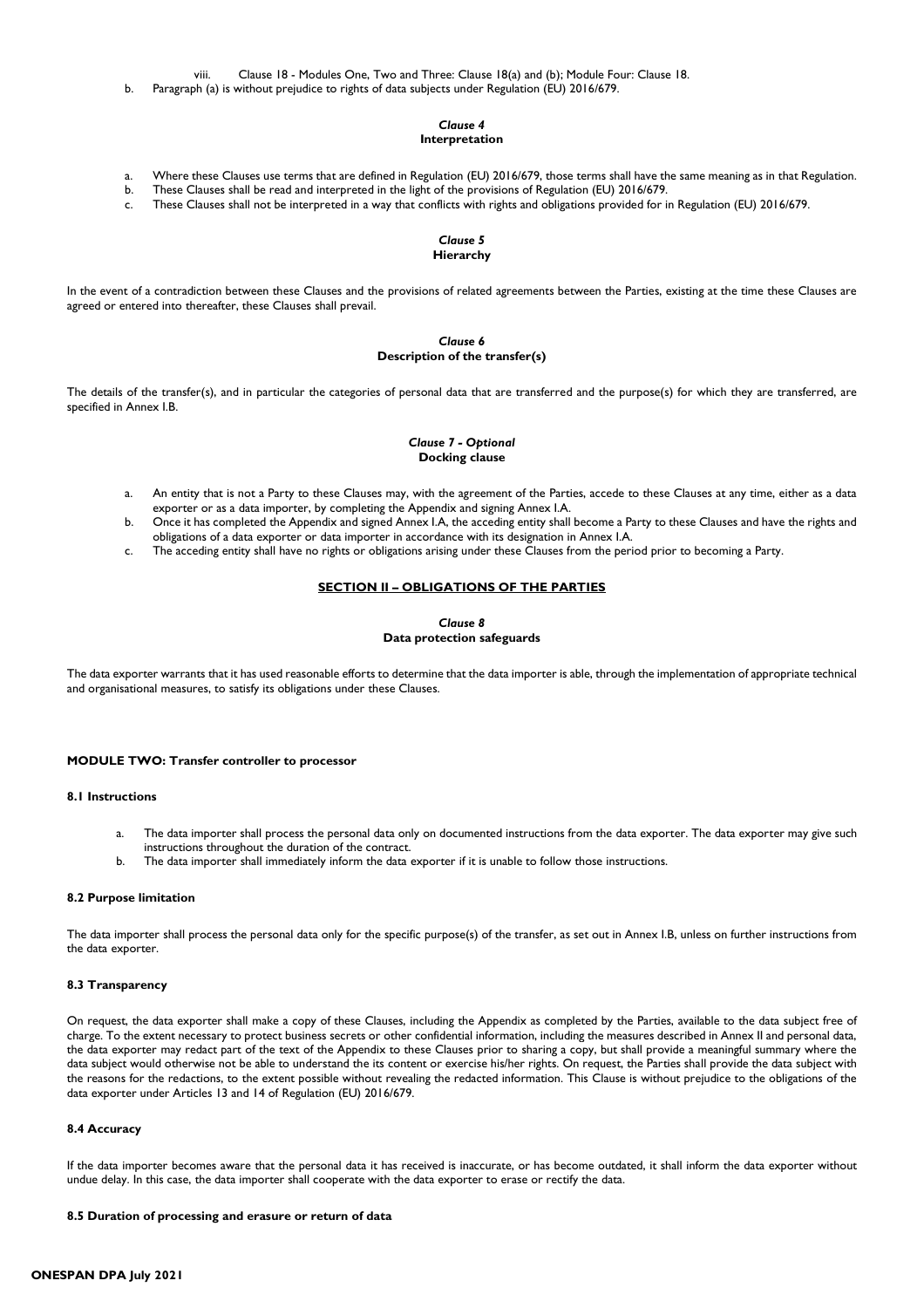Processing by the data importer shall only take place for the duration specified in Annex I.B. After the end of the provision of the processing services, the data importer shall, at the choice of the data exporter, delete all personal data processed on behalf of the data exporter and certify to the data exporter that it has done so, or return to the data exporter all personal data processed on its behalf and delete existing copies. Until the data is deleted or returned, the data importer shall continue to ensure compliance with these Clauses. In case of local laws applicable to the data importer that prohibit return or deletion of the personal data, the data importer warrants that it will continue to ensure compliance with these Clauses and will only process it to the extent and for as long as required under that local law. This is without prejudice to Clause 14, in particular the requirement for the data importer under Clause 14(e) to notify the data exporter throughout the duration of the contract if it has reason to believe that it is or has become subject to laws or practices not in line with the requirements under Clause 14(a).

### **8.6 Security of processing**

- a. The data importer and, during transmission, also the data exporter shall implement appropriate technical and organisational measures to ensure the security of the data, including protection against a breach of security leading to accidental or unlawful destruction, loss, alteration, unauthorised disclosure or access to that data (hereinafter "personal data breach"). In assessing the appropriate level of security, the Parties shall take due account of the state of the art, the costs of implementation, the nature, scope, context and purpose(s) of processing and the risks involved in the processing for the data subjects. The Parties shall in particular consider having recourse to encryption or pseudonymisation, including during transmission, where the purpose of processing can be fulfilled in that manner. In case of pseudonymisation, the additional information for attributing the personal data to a specific data subject shall, where possible, remain under the exclusive control of the data exporter. In complying with its obligations under this paragraph, the data importer shall at least implement the technical and organisational measures specified in Annex II. The data importer shall carry out regular checks to ensure that these measures continue to provide an appropriate level of security.
- b. The data importer shall grant access to the personal data to members of its personnel only to the extent strictly necessary for the implementation, management and monitoring of the contract. It shall ensure that persons authorised to process the personal data have committed themselves to confidentiality or are under an appropriate statutory obligation of confidentiality.
- c. In the event of a personal data breach concerning personal data processed by the data importer under these Clauses, the data importer shall take appropriate measures to address the breach, including measures to mitigate its adverse effects. The data importer shall also notify the data exporter without undue delay after having become aware of the breach. Such notification shall contain the details of a contact point where more information can be obtained, a description of the nature of the breach (including, where possible, categories and approximate number of data subjects and personal data records concerned), its likely consequences and the measures taken or proposed to address the breach including, where appropriate, measures to mitigate its possible adverse effects. Where, and in so far as, it is not possible to provide all information at the same time, the initial notification shall contain the information then available and further information shall, as it becomes available, subsequently be provided without undue delay.
- d. The data importer shall cooperate with and assist the data exporter to enable the data exporter to comply with its obligations under Regulation (EU) 2016/679, in particular to notify the competent supervisory authority and the affected data subjects, taking into account the nature of processing and the information available to the data importer.

#### **8.7 Sensitive data**

Where the transfer involves personal data revealing racial or ethnic origin, political opinions, religious or philosophical beliefs, or trade union membership, genetic data, or biometric data for the purpose of uniquely identifying a natural person, data concerning health or a person's sex life or sexual orientation, or data relating to criminal convictions and offences (hereinafter "sensitive data"), the data importer shall apply the specific restrictions and/or additional safeguards described in Annex I.B.

#### **8.8 Onward transfers**

The data importer shall only disclose the personal data to a third party on documented instructions from the data exporter. In addition, the data may only be disclosed to a third party located outside the European Union<sup>4</sup> (in the same country as the data importer or in another third country, hereinafter "onward transfer") if the third party is or agrees to be bound by these Clauses, under the appropriate Module, or if:

- i. the onward transfer is to a country benefitting from an adequacy decision pursuant to Article 45 of Regulation (EU) 2016/679 that covers the onward transfer;
- ii. the third party otherwise ensures appropriate safeguards pursuant to Articles 46 or 47 Regulation of (EU) 2016/679 with respect to the processing in question;
- iii. the onward transfer is necessary for the establishment, exercise or defence of legal claims in the context of specific administrative, regulatory or judicial proceedings; or
- iv. the onward transfer is necessary in order to protect the vital interests of the data subject or of another natural person.

Any onward transfer is subject to compliance by the data importer with all the other safeguards under these Clauses, in particular purpose limitation.

#### **8.9 Documentation and compliance**

- a. The data importer shall promptly and adequately deal with enquiries from the data exporter that relate to the processing under these Clauses.
- b. The Parties shall be able to demonstrate compliance with these Clauses. In particular, the data importer shall keep appropriate documentation on the processing activities carried out on behalf of the data exporter.
- c. The data importer shall make available to the data exporter all information necessary to demonstrate compliance with the obligations set out in these Clauses and at the data exporter's request, allow for and contribute to audits of the processing activities covered by these Clauses, at reasonable intervals or if there are indications of non- compliance. In deciding on a review or audit, the data exporter may take into account relevant certifications held by the data importer.
- d. The data exporter may choose to conduct the audit by itself or mandate an independent auditor. Audits may include inspections at the premises or physical facilities of the data importer and shall, where appropriate, be carried out with reasonable notice.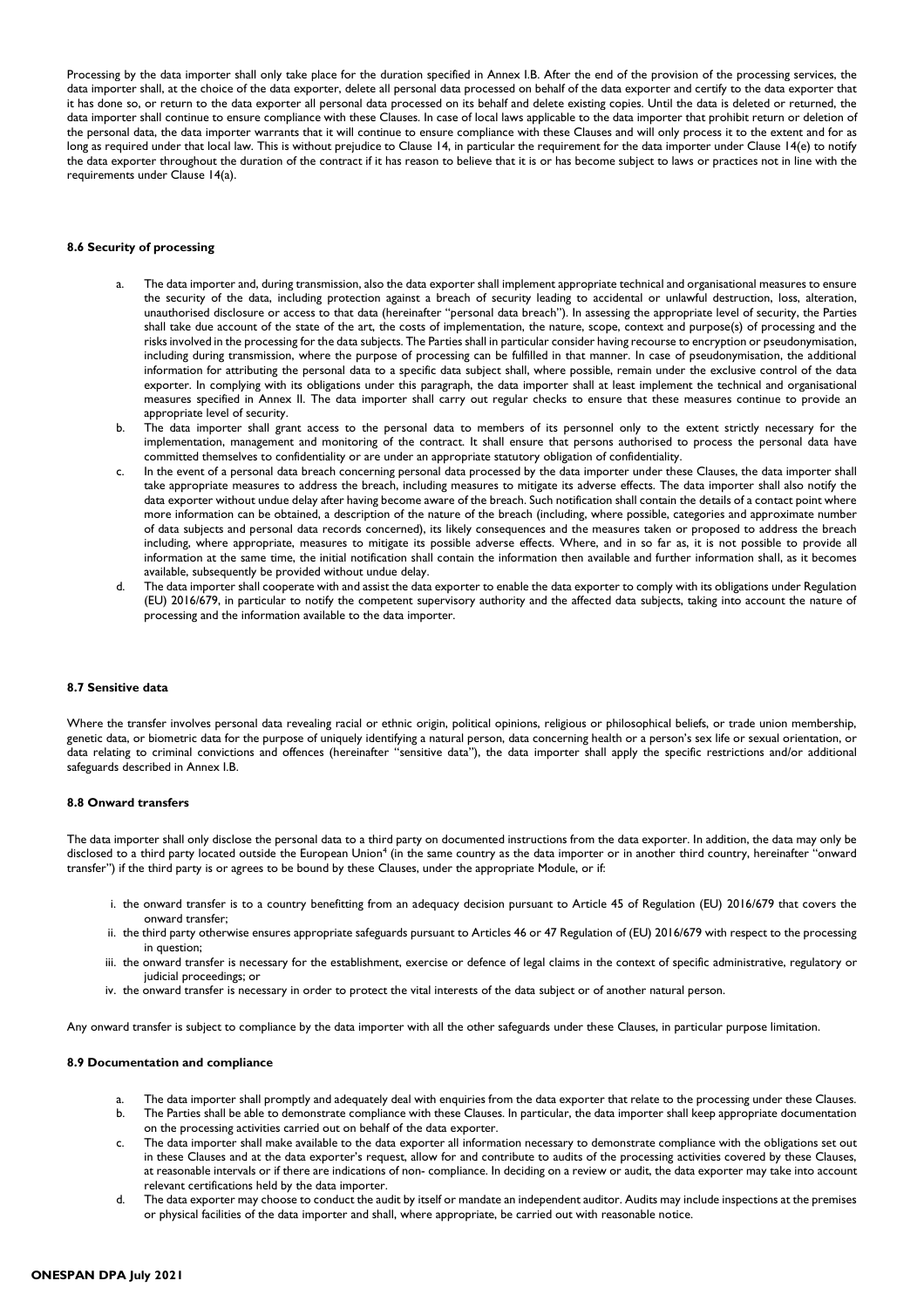The Parties shall make the information referred to in paragraphs (b) and (c), including the results of any audits, available to the competent supervisory authority on request.

# *Clause 9* **Use of sub-processors**

#### **MODULE TWO: Transfer controller to processor**

- a. OPTION 1: SPECIFIC PRIOR AUTHORISATION The data importer shall not sub- contract any of its processing activities performed on behalf of the data exporter under these Clauses to a sub-processor without the data exporter's prior specific written authorisation. The data importer shall submit the request for specific authorisation at least [*Specify time period*] prior to the engagement of the sub- processor, together with the information necessary to enable the data exporter to decide on the authorisation. The list of sub-processors already authorised by the data exporter can be found in Annex III. The Parties shall keep Annex III up to date.
- b. Where the data importer engages a sub-processor to carry out specific processing activities (on behalf of the data exporter), it shall do so by way of a written contract that provides for, in substance, the same data protection obligations as those binding the data importer under these Clauses, including in terms of third-party beneficiary rights for data subjects.<sup>8</sup> The Parties agree that, by complying with this Clause, the data importer fulfils its obligations under Clause 8.8. The data importer shall ensure that the sub-processor complies with the obligations to which the data importer is subject pursuant to these Clauses.
- c. The data importer shall provide, at the data exporter's request, a copy of such a sub- processor agreement and any subsequent amendments to the data exporter. To the extent necessary to protect business secrets or other confidential information, including personal data, the data importer may redact the text of the agreement prior to sharing a copy.
- d. The data importer shall remain fully responsible to the data exporter for the performance of the sub-processor's obligations under its contract with the data importer. The data importer shall notify the data exporter of any failure by the sub- processor to fulfil its obligations under that contract.
- e. The data importer shall agree a third-party beneficiary clause with the sub-processor whereby in the event the data importer has factually disappeared, ceased to exist in law or has become insolvent - the data exporter shall have the right to terminate the sub-processor contract and to instruct the sub-processor to erase or return the personal data.

# *Clause 10* **Data subject rights**

#### **MODULE TWO: Transfer controller to processor**

- a. The data importer shall promptly notify the data exporter of any request it has received from a data subject. It shall not respond to that request itself unless it has been authorised to do so by the data exporter.
- b. The data importer shall assist the data exporter in fulfilling its obligations to respond to data subjects' requests for the exercise of their rights under Regulation (EU) 2016/679. In this regard, the Parties shall set out in Annex II the appropriate technical and organisational measures, taking into account the nature of the processing, by which the assistance shall be provided, as well as the scope and the extent of the assistance required.
- c. In fulfilling its obligations under paragraphs (a) and (b), the data importer shall comply with the instructions from the data exporter.

# *Clause 11* **Redress**

The data importer shall inform data subjects in a transparent and easily accessible format, through individual notice or on its website, of a contact point authorised to handle complaints. It shall deal promptly with any complaints it receives from a data subject.

## **MODULE TWO: Transfer controller to processor**

- b. In case of a dispute between a data subject and one of the Parties as regards compliance with these Clauses, that Party shall use its best efforts to resolve the issue amicably in a timely fashion. The Parties shall keep each other informed about such disputes and, where appropriate, cooperate in resolving them.
- c. Where the data subject invokes a third-party beneficiary right pursuant to Clause 3, the data importer shall accept the decision of the data subject to:
	- i. lodge a complaint with the supervisory authority in the Member State of his/her habitual residence or place of work, or the competent supervisory authority pursuant to Clause 13;
		- ii. refer the dispute to the competent courts within the meaning of Clause 18.
- d. The Parties accept that the data subject may be represented by a not-for-profit body, organisation or association under the conditions set out in Article 80(1) of Regulation (EU) 2016/679.
	- The data importer shall abide by a decision that is binding under the applicable EU or Member State law.
- f.The data importer agrees that the choice made by the data subject will not prejudice his/her substantive and procedural rights to seek remedies in accordance with applicable laws.

# *Clause 12* **Liability**

# **MODULE TWO: Transfer controller to processor**

- Each Party shall be liable to the other Party/ies for any damages it causes the other Party/ies by any breach of these Clauses.
- b. The data importer shall be liable to the data subject, and the data subject shall be entitled to receive compensation, for any material or nonmaterial damages the data importer or its sub-processor causes the data subject by breaching the third-party beneficiary rights under these Clauses.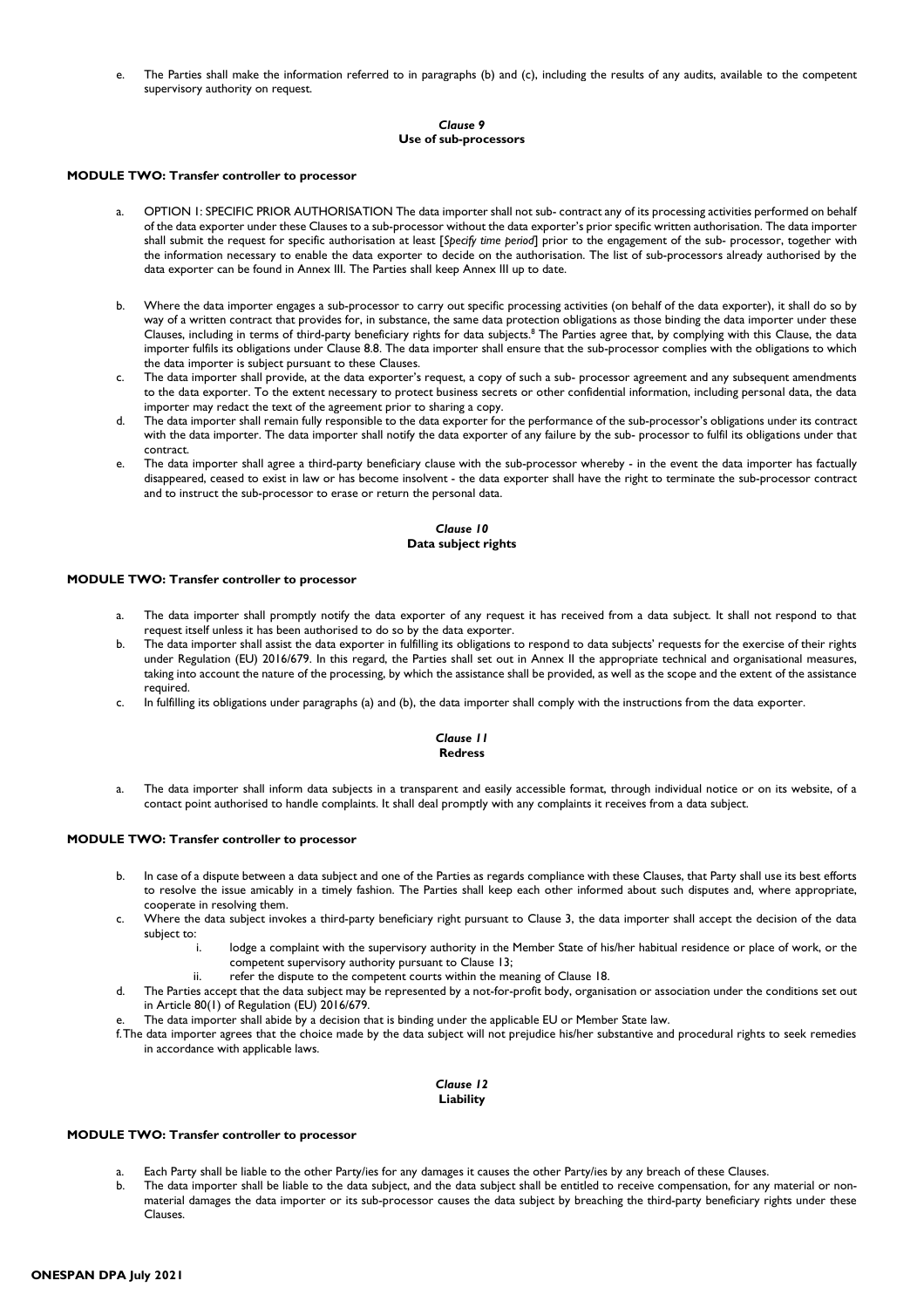- c. Notwithstanding paragraph (b), the data exporter shall be liable to the data subject, and the data subject shall be entitled to receive compensation, for any material or non-material damages the data exporter or the data importer (or its sub-processor) causes the data subject by breaching the third-party beneficiary rights under these Clauses. This is without prejudice to the liability of the data exporter and, where the data exporter is a processor acting on behalf of a controller, to the liability of the controller under Regulation (EU) 2016/679 or Regulation (EU) 2018/1725, as applicable.
- d. The Parties agree that if the data exporter is held liable under paragraph (c) for damages caused by the data importer (or its sub-processor), it shall be entitled to claim back from the data importer that part of the compensation corresponding to the data importer's responsibility for the damage.
- e. Where more than one Party is responsible for any damage caused to the data subject as a result of a breach of these Clauses, all responsible Parties shall be jointly and severally liable and the data subject is entitled to bring an action in court against any of these Parties.
- f.The Parties agree that if one Party is held liable under paragraph (e), it shall be entitled to claim back from the other Party/ies that part of the compensation corresponding to its / their responsibility for the damage.
- The data importer may not invoke the conduct of a sub-processor to avoid its own liability.

#### *Clause 13* **Supervision**

#### **MODULE TWO: Transfer controller to processor**

- Where the data exporter is established in an EU Member State: The supervisory authority with responsibility for ensuring compliance by the data exporter with Regulation (EU) 2016/679 as regards the data transfer, as indicated in Annex I.C, shall act as competent supervisory authority.
- b. The data importer agrees to submit itself to the jurisdiction of and cooperate with the competent supervisory authority in any procedures aimed at ensuring compliance with these Clauses. In particular, the data importer agrees to respond to enquiries, submit to audits and comply with the measures adopted by the supervisory authority, including remedial and compensatory measures. It shall provide the supervisory authority with written confirmation that the necessary actions have been taken.

# **SECTION III – LOCAL LAWS AND OBLIGATIONS IN CASE OF ACCESS BY PUBLIC AUTHORITIES**

# *Clause 14* **Local laws and practices affecting compliance with the Clauses**

#### **MODULE TWO: Transfer controller to processor**

- The Parties warrant that they have no reason to believe that the laws and practices in the third country of destination applicable to the processing of the personal data by the data importer, including any requirements to disclose personal data or measures authorising access by public authorities, prevent the data importer from fulfilling its obligations under these Clauses. This is based on the understanding that laws and practices that respect the essence of the fundamental rights and freedoms and do not exceed what is necessary and proportionate in a democratic society to safeguard one of the objectives listed in Article 23(1) of Regulation (EU) 2016/679, are not in contradiction with these Clauses.
- b. The Parties declare that in providing the warranty in paragraph (a), they have taken due account in particular of the following elements:
	- i. the specific circumstances of the transfer, including the length of the processing chain, the number of actors involved and the transmission channels used; intended onward transfers; the type of recipient; the purpose of processing; the categories and format of the transferred personal data; the economic sector in which the transfer occurs; the storage location of the data transferred;
	- ii. the laws and practices of the third country of destination– including those requiring the disclosure of data to public authorities or authorising access by such authorities – relevant in light of the specific circumstances of the transfer, and the applicable limitations and safeguards $12$ :
	- iii. any relevant contractual, technical or organisational safeguards put in place to supplement the safeguards under these Clauses, including measures applied during transmission and to the processing of the personal data in the country of destination.
- c. The data importer warrants that, in carrying out the assessment under paragraph (b), it has made its best efforts to provide the data exporter with relevant information and agrees that it will continue to cooperate with the data exporter in ensuring compliance with these Clauses.
- d. The Parties agree to document the assessment under paragraph (b) and make it available to the competent supervisory authority on request. e. The data importer agrees to notify the data exporter promptly if, after having agreed to these Clauses and for the duration of the contract, it
- has reason to believe that it is or has become subject to laws or practices not in line with the requirements under paragraph (a), including following a change in the laws of the third country or a measure (such as a disclosure request) indicating an application of such laws in practice that is not in line with the requirements in paragraph (a).
- f.Following a notification pursuant to paragraph (e), or if the data exporter otherwise has reason to believe that the data importer can no longer fulfil its obligations under these Clauses, the data exporter shall promptly identify appropriate measures (e.g. technical or organisational measures to ensure security and confidentiality) to be adopted by the data exporter and/or data importer to address the situation
- . The data exporter shall suspend the data transfer if it considers that no appropriate safeguards for such transfer can be ensured, or if instructed by
- the competent supervisory authority to do so. In this case, the data exporter shall be entitled to terminate the contract, insofar as it concerns the processing of personal data under these Clauses. If the contract involves more than two Parties, the data exporter may exercise this right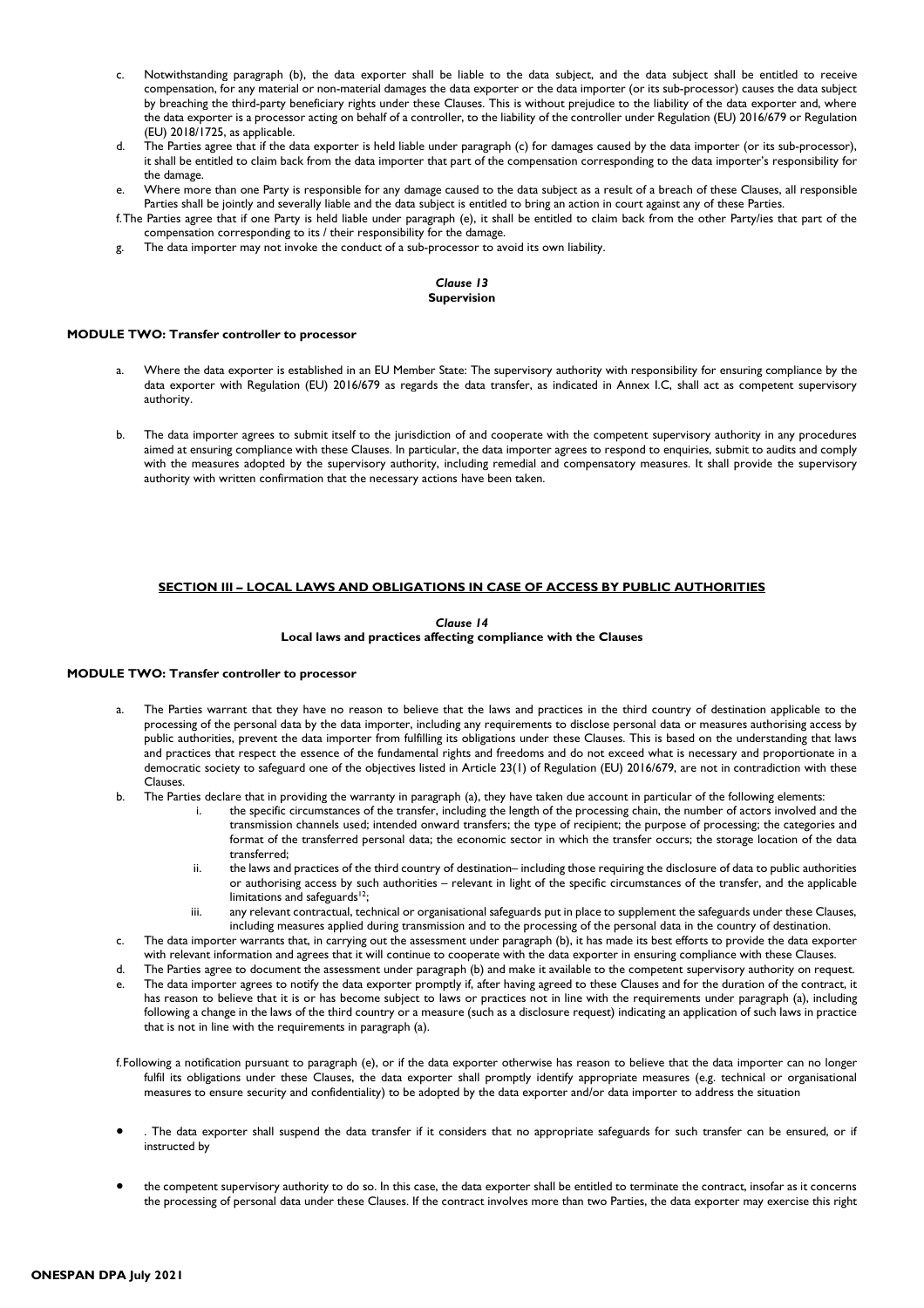to termination only with respect to the relevant Party, unless the Parties have agreed otherwise. Where the contract is terminated pursuant to this Clause, Clause 16(d) and (e) shall apply.

## *Clause 15*

# **Obligations of the data importer in case of access by public authorities**

#### **MODULE TWO: Transfer controller to processor**

# **15.1 Notification**

- a. The data importer agrees to notify the data exporter and, where possible, the data subject promptly (if necessary with the help of the data exporter) if it:
	- i. receives a legally binding request from a public authority, including judicial authorities, under the laws of the country of destination for the disclosure of personal data transferred pursuant to these Clauses; such notification shall include information about the personal data requested, the requesting authority, the legal basis for the request and the response provided; or
	- ii. becomes aware of any direct access by public authorities to personal data transferred pursuant to these Clauses in accordance with the laws of the country of destination; such notification shall include all information available to the importer.
- b. If the data importer is prohibited from notifying the data exporter and/or the data subject under the laws of the country of destination, the data importer agrees to use its best efforts to obtain a waiver of the prohibition, with a view to communicating as much information as possible, as soon as possible. The data importer agrees to document its best efforts in order to be able to demonstrate them on request of the data exporter.
- c. Where permissible under the laws of the country of destination, the data importer agrees to provide the data exporter, at regular intervals for the duration of the contract, with as much relevant information as possible on the requests received (in particular, number of requests, type of data requested, requesting authority/ies, whether requests have been challenged and the outcome of such challenges, etc.).
- d. The data importer agrees to preserve the information pursuant to paragraphs (a) to (c) for the duration of the contract and make it available to the competent supervisory authority on request.
- e. Paragraphs (a) to (c) are without prejudice to the obligation of the data importer pursuant to Clause 14(e) and Clause 16 to inform the data exporter promptly where it is unable to comply with these Clauses.

### **15.2 Review of legality and data minimisation**

- The data importer agrees to review the legality of the request for disclosure, in particular whether it remains within the powers granted to the requesting public authority, and to challenge the request if, after careful assessment, it concludes that there are reasonable grounds to consider that the request is unlawful under the laws of the country of destination, applicable obligations under international law and principles of international comity. The data importer shall, under the same conditions, pursue possibilities of appeal. When challenging a request, the data importer shall seek interim measures with a view to suspending the effects of the request until the competent judicial authority has decided on its merits. It shall not disclose the personal data requested until required to do so under the applicable procedural rules. These requirements are without prejudice to the obligations of the data importer under Clause 14(e).
- b. The data importer agrees to document its legal assessment and any challenge to the request for disclosure and, to the extent permissible under the laws of the country of destination, make the documentation available to the data exporter. It shall also make it available to the competent supervisory authority on request.
- c. The data importer agrees to provide the minimum amount of information permissible when responding to a request for disclosure, based on a reasonable interpretation of the request.

# **SECTION IV – FINAL PROVISIONS**

#### *Clause 16*

# **Non-compliance with the Clauses and termination**

- a. The data importer shall promptly inform the data exporter if it is unable to comply with these Clauses, for whatever reason.
- b. In the event that the data importer is in breach of these Clauses or unable to comply with these Clauses, the data exporter shall suspend the transfer of personal data to the data importer until compliance is again ensured or the contract is terminated. This is without prejudice to Clause 14(f).
- c. The data exporter shall be entitled to terminate the contract, insofar as it concerns the processing of personal data under these Clauses, where:
	- i. the data exporter has suspended the transfer of personal data to the data importer pursuant to paragraph (b) and compliance with these Clauses is not restored within a reasonable time and in any event within one month of suspension;
	- ii. the data importer is in substantial or persistent breach of these Clauses; or<br>iii. the data importer fails to comply with a binding decision of a compete
	- the data importer fails to comply with a binding decision of a competent court or supervisory authority regarding its obligations under these Clauses.
- In these cases, it shall inform the competent supervisory authority
- of such non-compliance. Where the contract involves more than two Parties, the data exporter may exercise this right to termination only with respect to the relevant Party, unless the Parties have agreed otherwise.
- d. Personal data that has been transferred prior to the termination of the contract pursuant to paragraph (c) shall at the choice of the data exporter immediately be returned to the data exporter or deleted in its entirety. The same shall apply to any copies of the data.] The data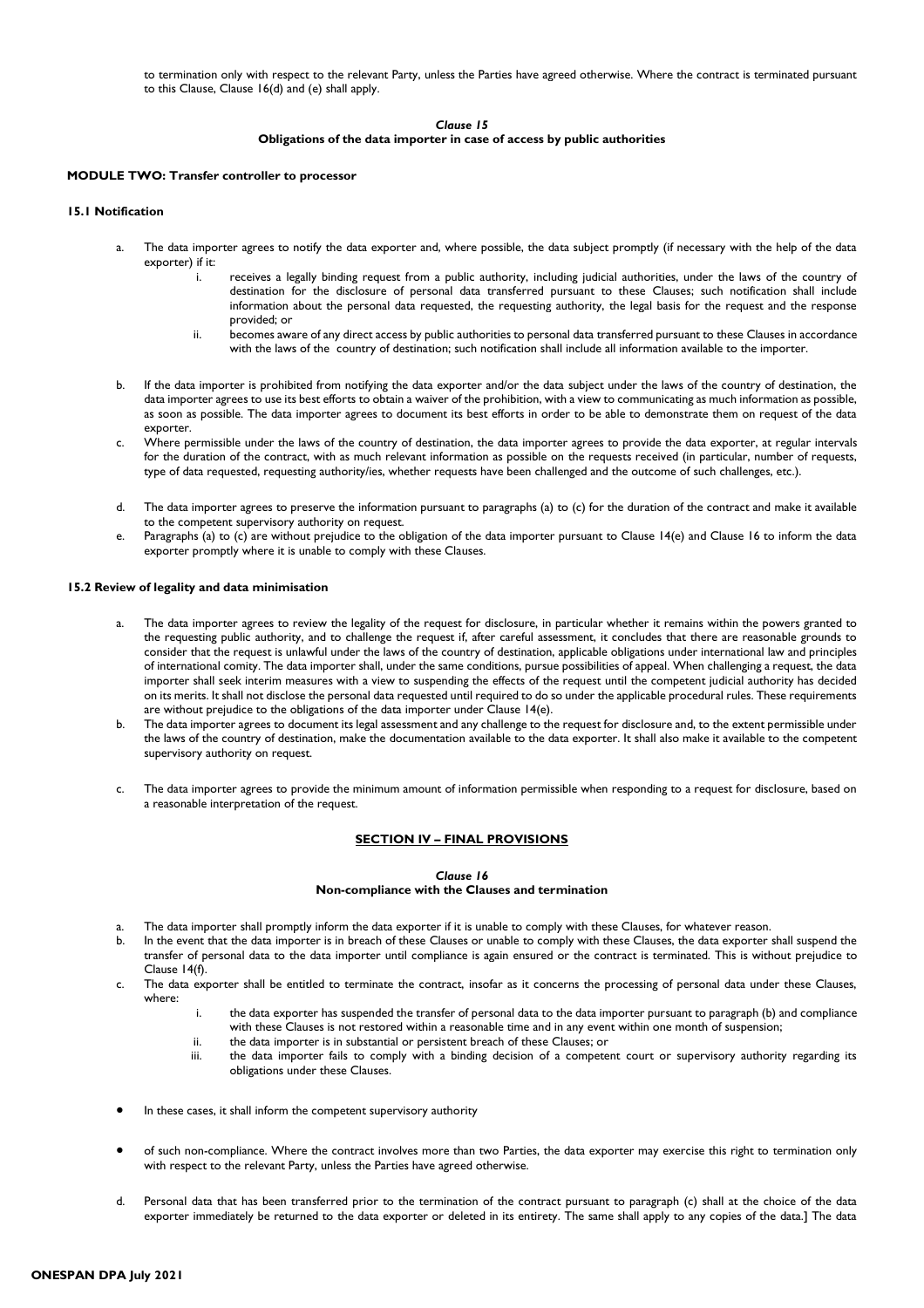importer shall certify the deletion of the data to the data exporter. Until the data is deleted or returned, the data importer shall continue to ensure compliance with these Clauses. In case of local laws applicable to the data importer that prohibit the return or deletion of the transferred personal data, the data importer warrants that it will continue to ensure compliance with these Clauses and will only process the data to the extent and for as long as required under that local law.

e. Either Party may revoke its agreement to be bound by these Clauses where (i) the European Commission adopts a decision pursuant to Article 45(3) of Regulation (EU) 2016/679 that covers the transfer of personal data to which these Clauses apply; or (ii) Regulation (EU) 2016/679 becomes part of the legal framework of the country to which the personal data is transferred. This is without prejudice to other obligations applying to the processing in question under Regulation (EU) 2016/679.

#### *Clause 17* **Governing law**

## **MODULE TWO: Transfer controller to processor**

These Clauses shall be governed by the law of the EU Member State in which the data exporter is established. Where such law does not allow for third-party beneficiary rights, they shall be governed by the law of another EU Member State that does allow for third-party beneficiary rights. The Parties agree that this shall be the law of Belgium.

# *Clause 18*

# **Choice of forum and jurisdiction**

## **MODULE TWO: Transfer controller to processor**

 $\overline{\phantom{a}}$  , where  $\overline{\phantom{a}}$ 

- a. Any dispute arising from these Clauses shall be resolved by the courts of an EU Member State.
- b. The Parties agree that those shall be the courts of the EU Member State in which the data exporter is established.
- c. A data subject may also bring legal proceedings against the data exporter and/or data importer before the courts of the Member State in which he/she has his/her habitual residence.
- d. The Parties agree to submit themselves to the jurisdiction of such courts.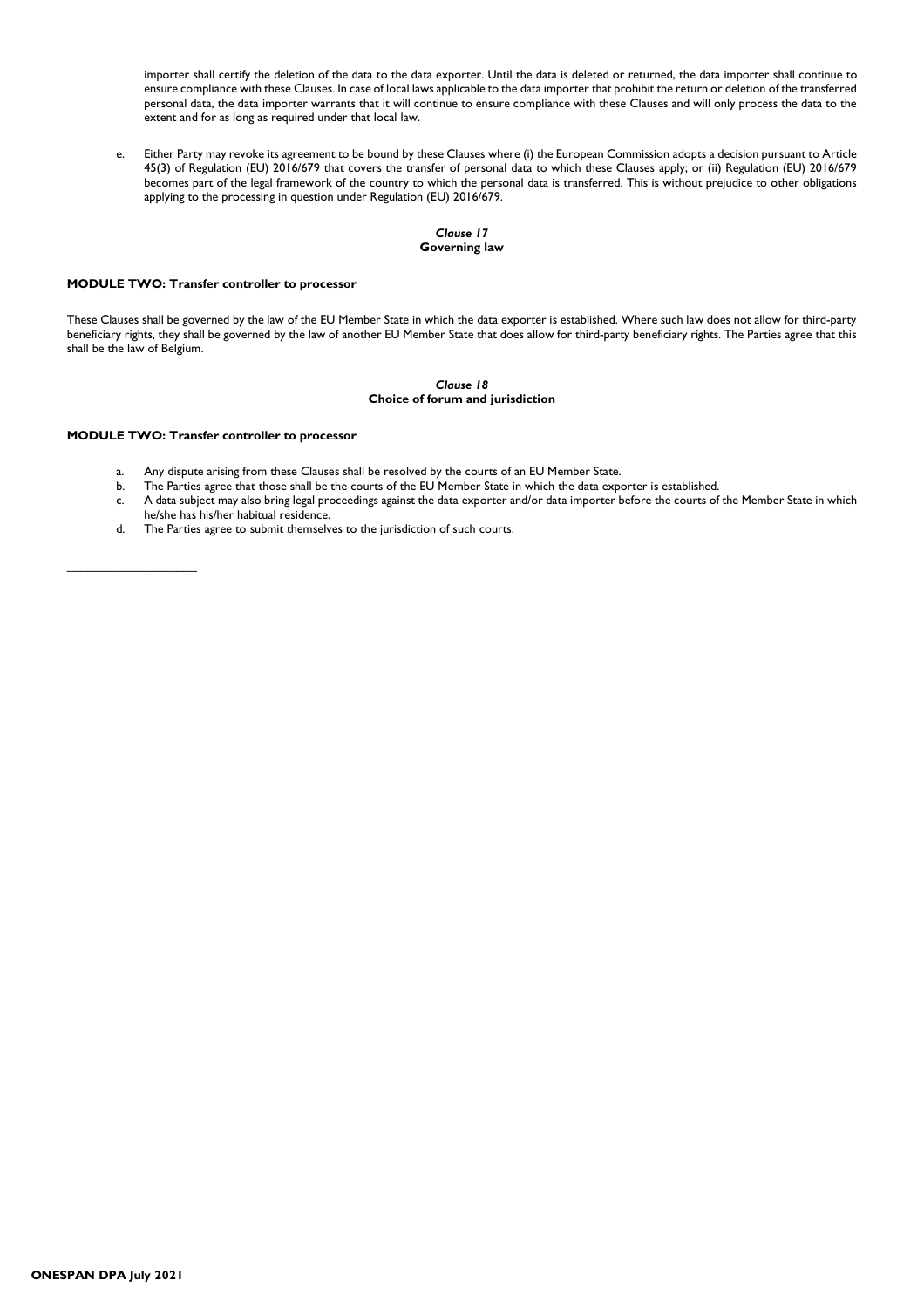# **APPENDIX**

# **ANNEX I**

# **A. LIST OF PARTIES**

### **MODULE TWO: Transfer controller to processor**

**Name of the data exporting** organization: **The Customer indicated on the applicable Order Document.** Address: as indicated on the applicable Order Document Tel/Fax/email.: as indicated on the applicable Order Document.

### **Role: Controller**

Contact person's name, position and contact details: as indicated on the applicable Order Document. Role: Controller

Activities relevant to the data transferred under these Clauses: usage of OneSpan SaaS Services as per the Order Document.

And

### (the data **exporter**)

**Name of the data importing organization:** The Supplier listed on the applicable Order Document **Address**: the address listed on the applicable Order Document **Role: Processor** Contact person's name, position and contact details: as indicated on the applicable Order Document.

Role: Controller

Activities relevant to the data transferred under these Clauses: Delivery of OneSpan SaaS Services as per the Order Document

Tel/Fax/email.: as indicated on the applicable Order Document[; privacy@onespan.com](mailto:privacy@onespan.com)

### (the data **importer**)

each a "party"; together "the parties",

# **B. DESCRIPTION OF TRANSFER**

#### **MODULE TWO: Transfer controller to processor**

#### **1. Data Exporter**

The Data Exporter is a customer of the Data Importer's SaaS Services as described in the applicable Order Document.

#### 2. Data Importer

The Data Importer is a provider of communication and productivity software, services, systems and/or technologies.

3. Subject matter

The subject matter of the Processing under these SCC is described in EXHIBIT B- DESCRIPTION OF PROCESSING ACTIVITIES

4. Data subjects

See EXHIBIT B- DESCRIPTION OF PROCESSING ACTIVITIES

5. Type of data

See EXHIBIT B- DESCRIPTION OF PROCESSING ACTIVITIES

6. Categories of data See EXHIBIT B- DESCRIPTION OF PROCESSING ACTIVITIES

# 7. Special categories of data

See EXHIBIT B- DESCRIPTION OF PROCESSING ACTIVITIES

#### 8. Processing operations

See EXHIBIT B- DESCRIPTION OF PROCESSING ACTIVITIES

- **9.** Duration: The duration of the Processing corresponds to the duration of the underlying Contract or the respective Order Document for the Services.
- 10. **Retention period:** Subject to Section 7 of the DPA, OneSpan will process Personal Data for the duration of the Contract, unless otherwise agreed upon in writing.
- 11. **Technical and Organizational Measures:** Technical and Organizational Measures are described in the Privacy and Security Schedule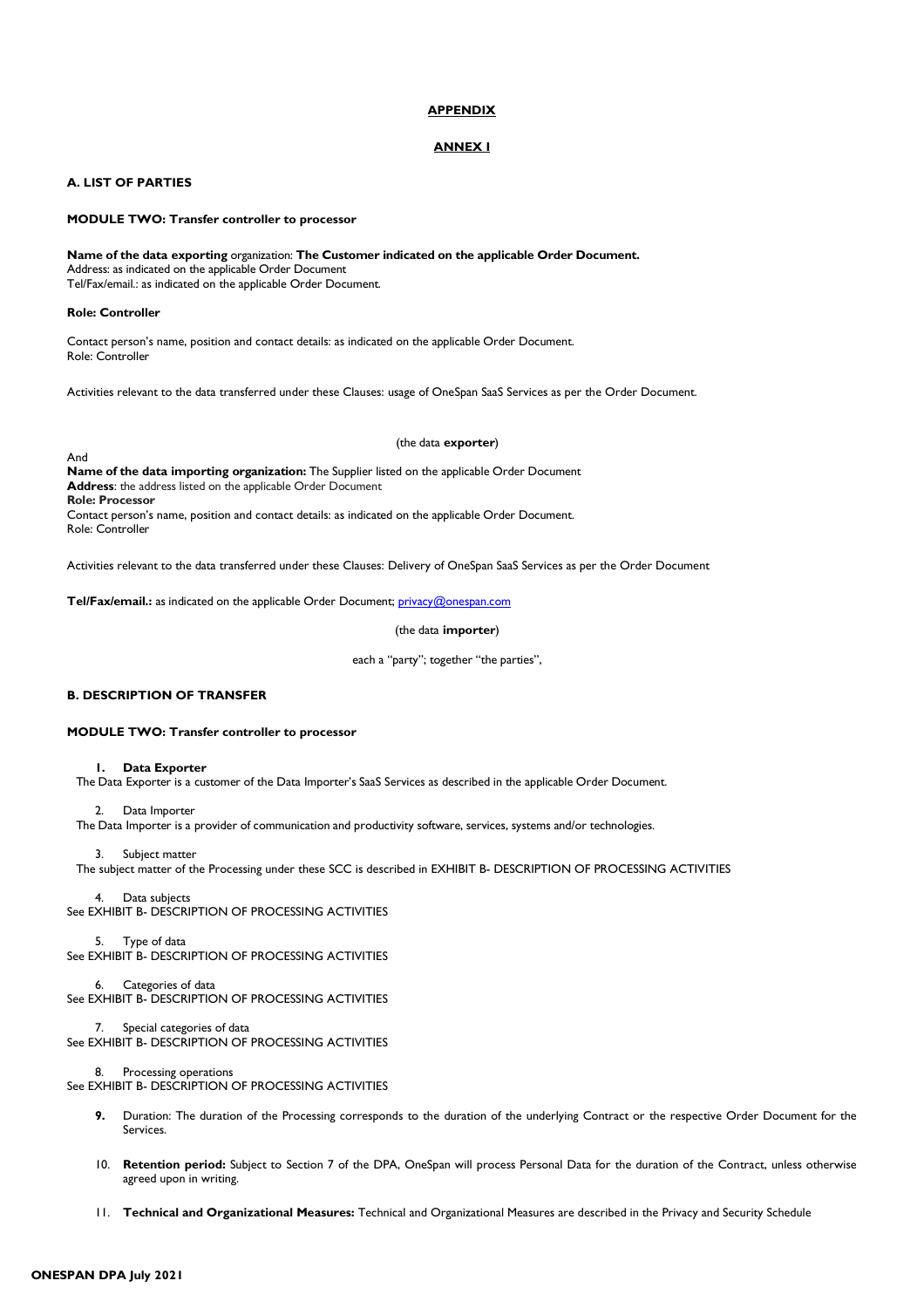- 12. **Data Protection Officer/Personal Data Breach Reporting:** The points of contact are provided for in the Privacy and Security Schedule and the OneSpan Privacy Center at https://www.onespan.com/privacy-center.
- 13. **List of authorized sub-processors used by Supplier in the provisions of the Services:** The list can be found in the Privacy Center set forth at https://www.onespan.com/privacy-center and is updated there in case of changes.
- 14. **Place of Performance:** The list can be found in the Privacy Center set forth at https://www.onespan.com/privacy-center and is updated there in case of changes.
- 15. **Location of the data centers used by Processor:** The list can be found in the Privacy Center set forth at https://www.onespan.com/privacycenter and is updated there in case of changes.
- **16. Transfer of Personal Data:** The Personal Data transferred will be transferred to Sub-processors processing activities: The processing of the Personal Data by Data Importer shall be to enable: (1) the performance of the Services; (2) to provide any technical and customer support, maintenance, troubleshooting and IT management as requested by Customer, and (3) to fulfil all other obligations under the Contract.

### Appendix 2 to the Standard Contractual Clauses

Technical and organizational security measures implemented by the Data Importer in accordance with Clauses 4(d) and 5(c):

The Data Importer has implemented and will maintain appropriate technical and organizational measures to protect the personal data against misuse and accidental loss or destruction as set forth in Supplier's Privacy and Security Schedule.

# **C. COMPETENT SUPERVISORY AUTHORITY**

## **MODULE TWO: Transfer controller to processor**

### **Belgium**

Autorité de la protection des données – Gegevensbeschermingsautoriteit (APD-GBA), https://www.gegevensbeschermingsautoriteit.be/

Rue de la Presse 35 / Drukpersstraat 35

1000 Bruxelles / 1000 Brussel

Drukpersstraat 35, 1000 Brussel

+32 (0)2 274 48 00

+32 (0)2 274 48 35

contact@apd-gba.be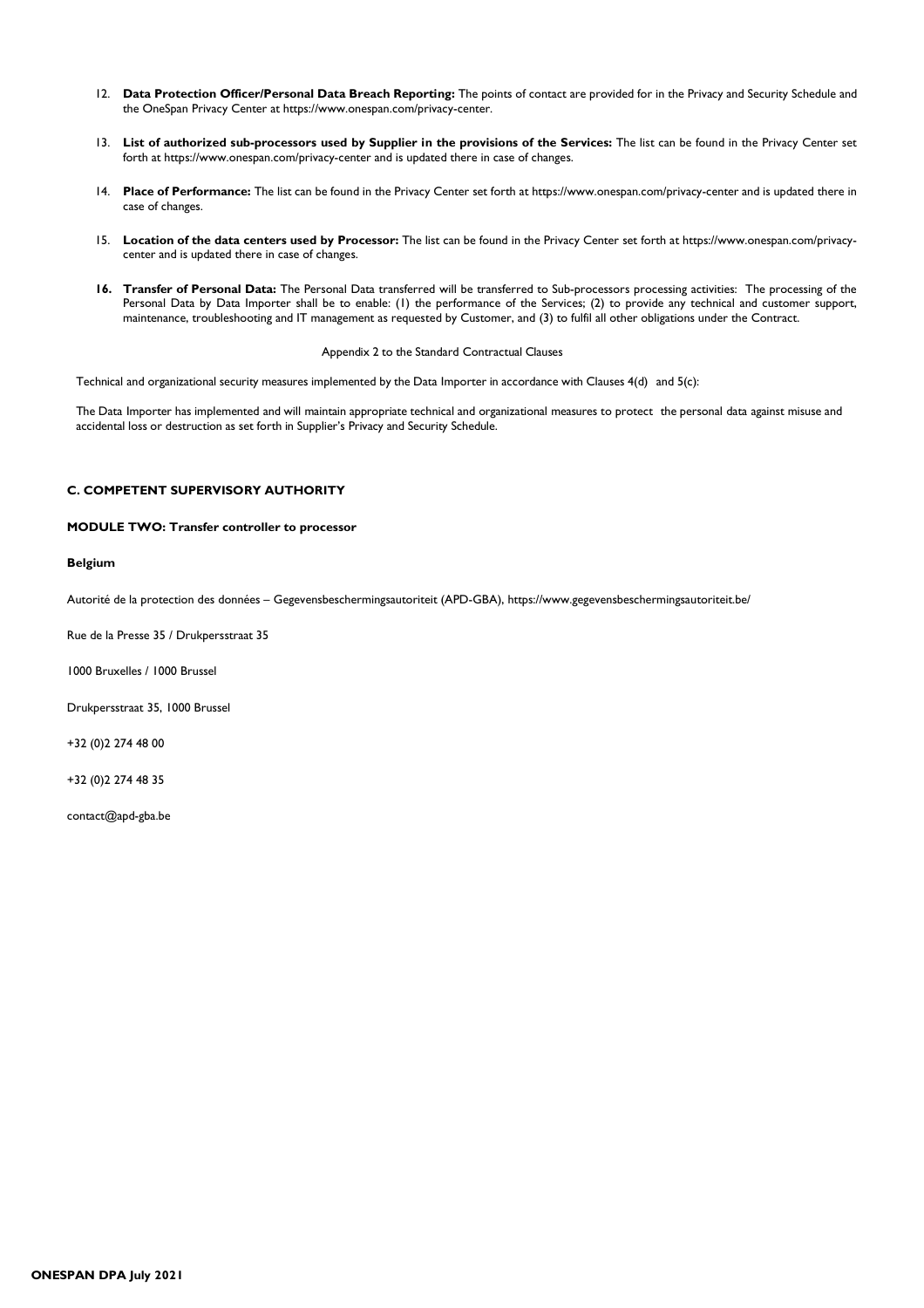# **ANNEX II - TECHNICAL AND ORGANISATIONAL MEASURES INCLUDING TECHNICAL AND ORGANISATIONAL MEASURES TO ENSURE THE SECURITY OF THE DATA**

# **MODULE TWO: Transfer controller to processor**

The technical and organisational measures are described in OneSpan's Privacy and Security Schedule.

They include the following measures:

- *Measures of pseudonymisation and encryption of personal data*
- *Measures for ensuring ongoing confidentiality, integrity, availability and resilience of processing systems and services*
- *Measures for ensuring the ability to restore the availability and access to personal data in a timely manner in the event of a physical or technical incident*
- *Processes for regularly testing, assessing and evaluating the effectiveness of technical and organisational measures in order to ensure the security of the processing*
- *Measures for user identification and authorisation*
- *Measures for the protection of data during transmission*
- *Measures for the protection of data during storage*
- *Measures for ensuring physical security of locations at which personal data are processed*
- *Measures for ensuring events logging*
- *Measures for ensuring system configuration, including default configuration*
- *Measures for internal IT and IT security governance and management*
- *Measures for certification/assurance of processes and products*
- *Measures for ensuring data minimisation*
- *Measures for ensuring data quality*
- *Measures for ensuring limited data retention*
- *Measures for ensuring accountability*
- *Measures for allowing data portability and ensuring erasure*

For transfers to subprocessors, OneSpan has agreed in each data processing agreement with such subprocessors on the specific technical and organisational measures to *be taken by each subprocessor to be able to provide assistance to the controller.*